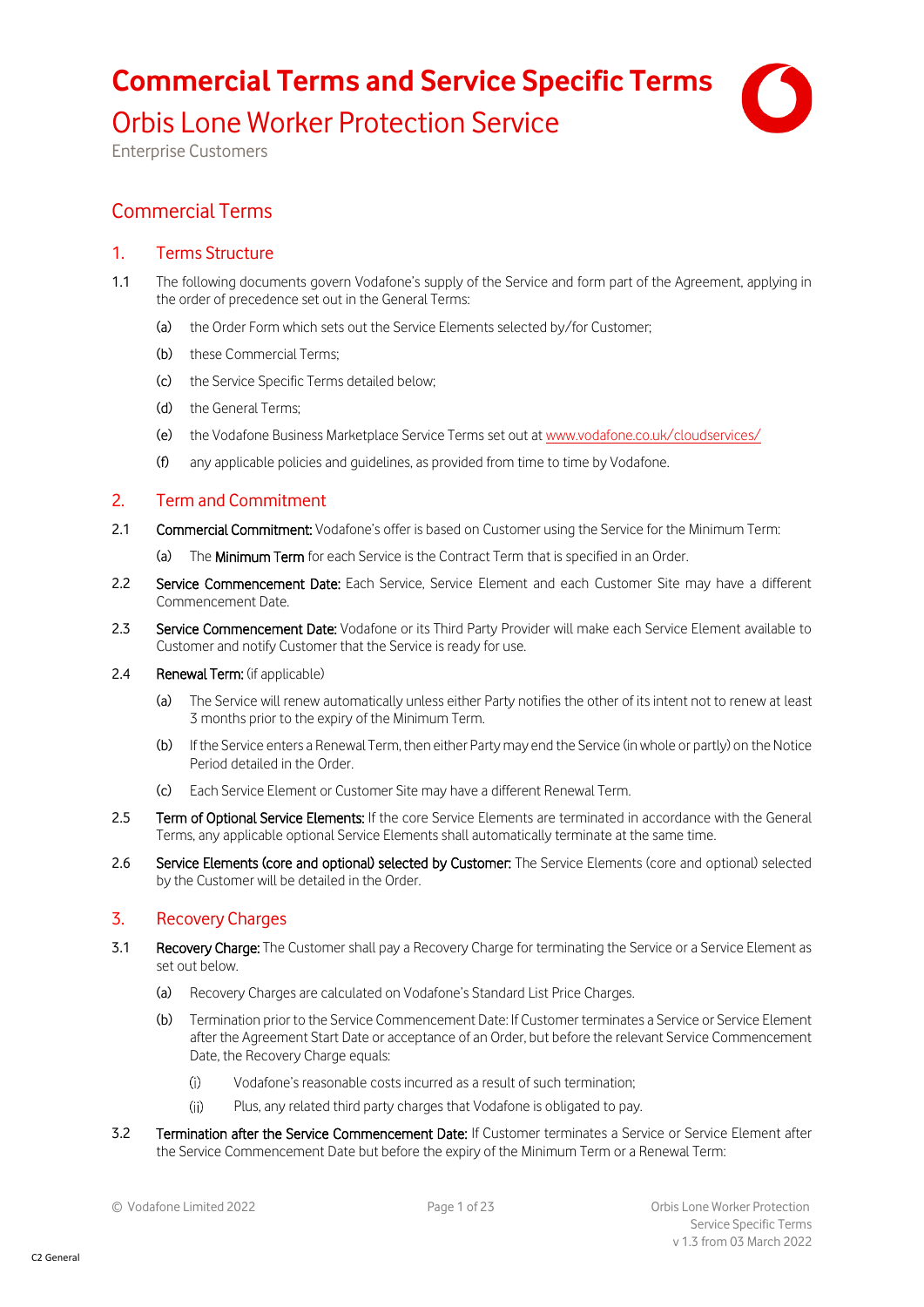

# Orbis Lone Worker Protection Service

Enterprise Customers

| <b>Termination Date</b>           | Charges                                                                                                                                                                                                                  |         |
|-----------------------------------|--------------------------------------------------------------------------------------------------------------------------------------------------------------------------------------------------------------------------|---------|
| before expiry of the Minimum Term | 100% of the Recurring Charges<br>(a)<br>(including Licence Fees and service<br>support fees) due in respect of the<br>terminated Service Element from the<br>date of termination to the end of the<br>Minimum Term; PLUS |         |
|                                   | (b)<br>any related charges that Vodafone is<br>obligated to pay a Third Party Provider;<br>PLUS                                                                                                                          |         |
|                                   | (c)<br>any outstanding One-Off Charges<br>(including Installation Charges and one-<br>off licence purchase fees)                                                                                                         |         |
| before expiry of a Renewal Term   | (d)<br>100% of the<br>Recurring<br>(including Licence Fees and service<br>support fees) due in respect of the<br>terminated Service Element from the<br>date of termination to the end of the<br>Renewal Term: PLUS      | Charges |
|                                   | (e)<br>any related charges that Vodafone is<br>obligated to pay a Third Party Provider;<br>PLUS                                                                                                                          |         |
|                                   | (f)<br>any outstanding One-Off Charges<br>(including Installation Charges and one-<br>off licence purchase fees)                                                                                                         |         |

- 3.3 Modification of the Service: Vodafone may adjust (including the Charges) or cancel the Service, a Service Element or an Order (in whole or in part):
	- (a) if Customer requests a modification to the Services before or after the Service Commencement Date (including, changes in Customer Site address, service type or Configuration Changes);
	- (b) or if changes are necessary as a result of:
		- $(i)$ the Site Survey;
		- $(ii)$ Customer providing inaccurate or incomplete information; or
		- $(iii)$ a Third Party Provider changing its charges to Vodafone.

Customer will be responsible for Vodafone's reasonable costs resulting from the modification and Recovery Charge resulting from the cancellation. If such modification occurs before the Service Commencement Date, in addition to the above actions, Vodafone may amend the Agreed Delivery Date.

### 4. Additional Commercial Conditions

- 4.1 Charges will be calculated in accordance with the pricing rate card provided by Vodafone to the Customer from time to time.
- 4.2 Vodafone reserves the right to amend pricing or apply additional Charges fairly should any assumptions or scope of delivery change.
- 4.3 Customer acknowledges that Users may have access to services provided by third parties, such services are not controlled by Vodafone and will be payable separately by the Customer. In the event that Vodafone has an agreement with a third party to invoice for such services, Vodafone shall be entitled to include in the Charges any fees for service providers as well as the fee for the Vodafone connection for such services.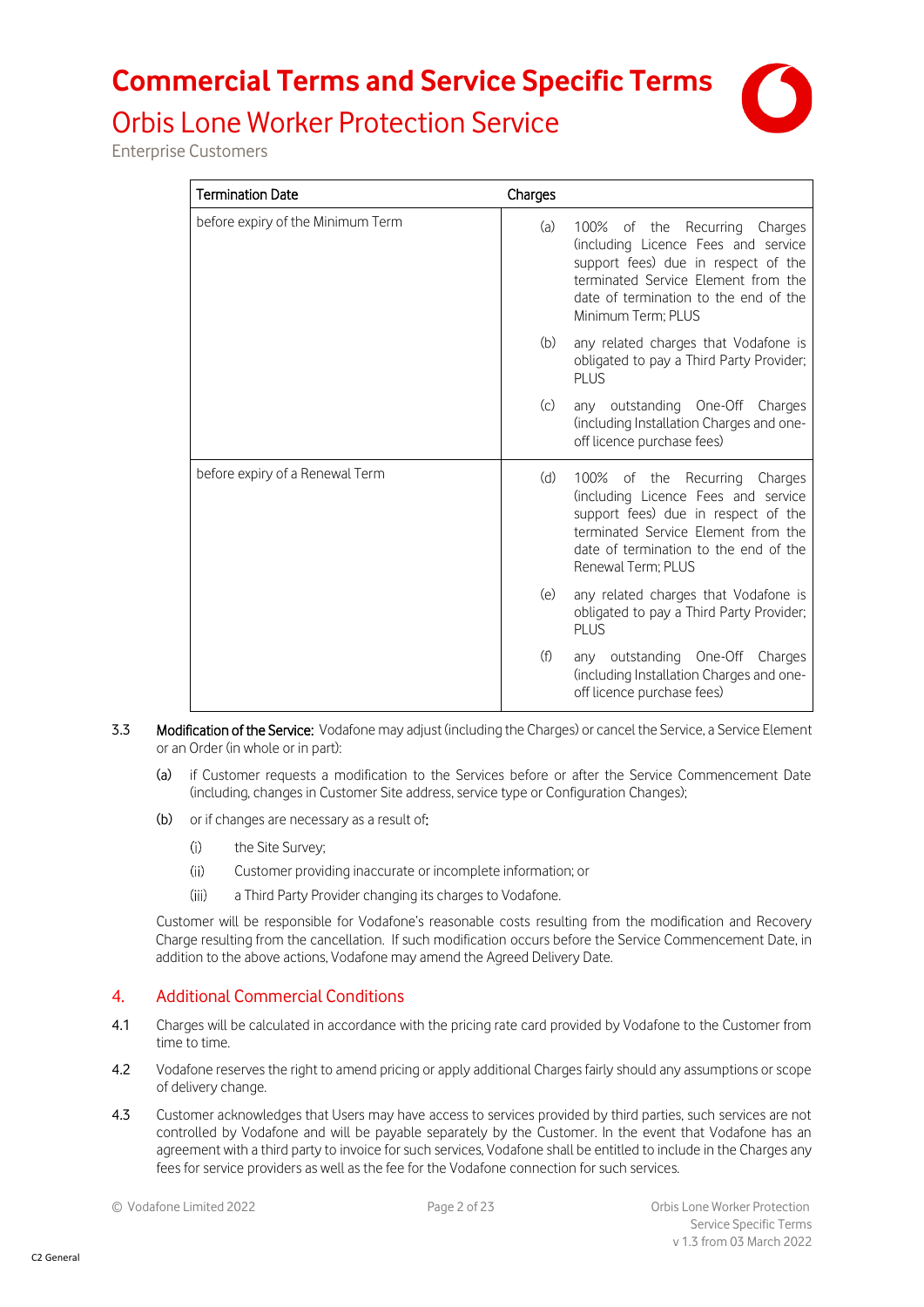

## Orbis Lone Worker Protection Service

Enterprise Customers

- 4.4 Where access is provided to a service which is controlled by Vodafone and charges for such services are not detailed in this Agreement or where rates are not specifically included in this Agreement, the Customer shall be charged in accordance with the current rate card at the time.
- 4.5 After the expiry of the Minimum Term, Vodafone reserves the right to charge in accordance with the current rate card at the time.
- 4.6 Vodafone reserves the right, following termination of the Service, for any reason, to charge (additional to the above) for any transition services on a time and materials basis at Vodafone's standard rates which are in force at that time.

#### 5. Charges

#### 5.1 Recurring Charges:

- The Recurring Charges are the Charges in respect of the use of the Orbis Lone Worker Protection Service including licence of Software and Service support) calculated in accordance with the Order.
- (b) All charges are prices per month per User

#### 5.2 Non-Recurring Charges

- (a) The Non-Recurring Charges are the Charges in respect of Hardware: Lone Worker Devices purchased separately from the Service and Lone Worker Device accessories, calculated in accordance with, or as detailed in, the Order.
- 5.3 Ancillary Charges: Customer shall pay Vodafone any applicable Ancillary Charges which may be charged concurrently as appropriate (for example, an "Aborted Site Visit" charge and an "Out of Hours" charge). A nonexhaustive list of the relevant Ancillary Charges are set out here as maybe updated from time to time. <http://www.vodafone.co.uk/cs/groups/public/documents/document/fixed-line-ancillary-charges.pdf>
- 5.4 Additional Charges: Customer shall pay any additional Charges which are detailed in the Order.

#### 6. Billing and Invoicing

- 6.1 Charges:
	- (a) Recurring Charges: shall be invoiced by Vodafone monthly in advance.
	- (b) Non-Recurring Charges: One Off Charges may be billed from the Agreement Start Date, as set out in the Order (or if not set out, then upon acceptance of the Order by Vodafone).
	- (c) Recovery Charge: in the month following termination.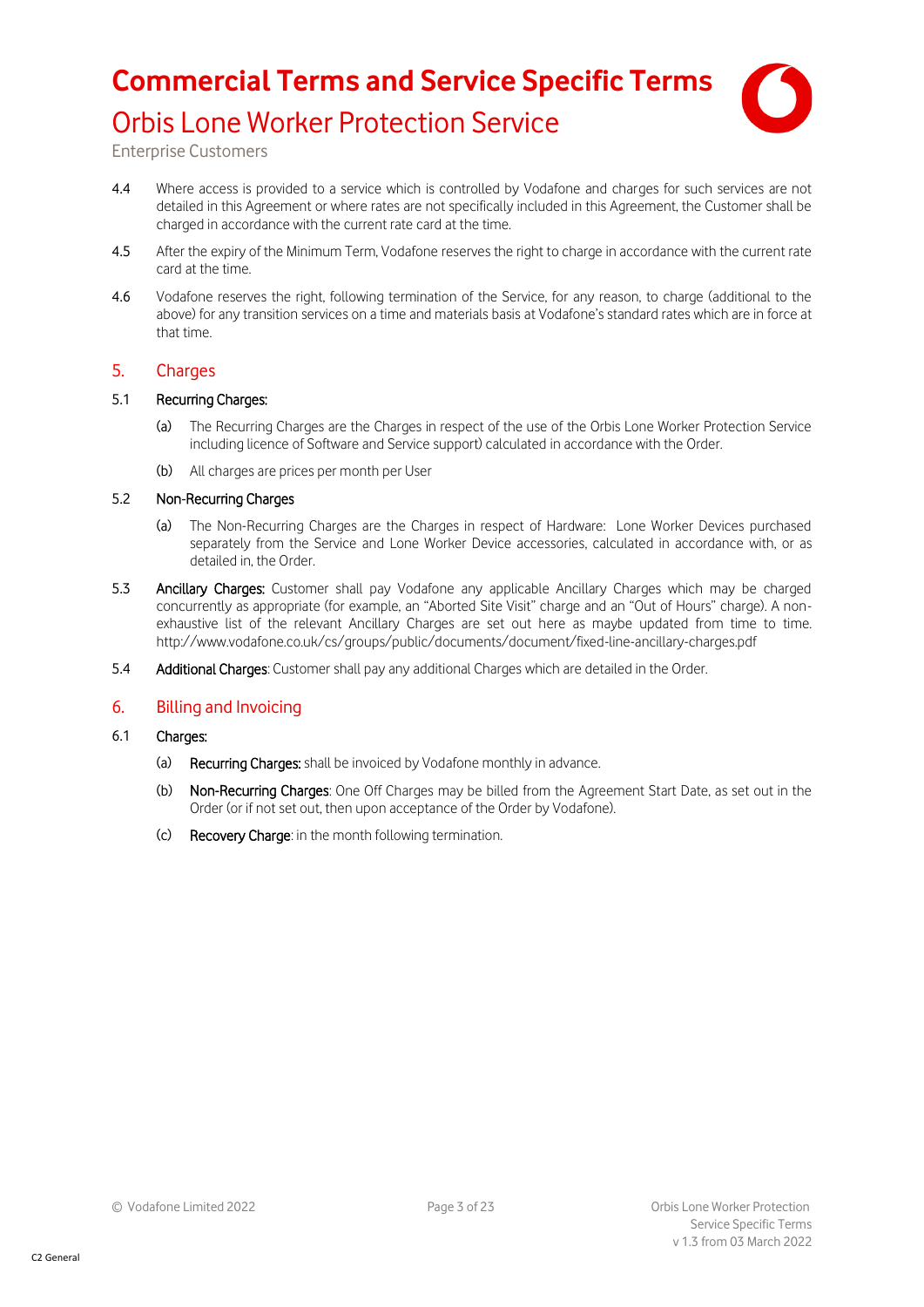Orbis Lone Worker Protection Service



Enterprise Customers

## Service Specific Terms

#### 1. The Service – Overview

1.1 The Orbis Lone Worker Protection service (the "Lone Worker Service") is a solution provided by Vodafone's partner, Orbis which enables lone workers to use their mobile device, or, alternatively, a specialist device supplied by Orbis ("Lone Worker Device") to send alerts to a messaging recording system and alarm receiving centre ("ARC") and to obtain support via the ARC (including the support of relevant emergency services) when they encounter challenges or risks while working alone. The Lone Worker Service can also identify the approximate location of a lone worker. The term "Service" or "Services" in these Service Specific Terms means the Lone Worker Service.

#### 2. Service Term Structure

- 2.1 These Service Specific Terms include:
	- (a) the service specification(s), which sets out a description of the Service (including the Core Service Elements Optional Service Elements and which may be updated from time to time (the "Service Specification"); and
	- (b) the service levels, which set out the standards that will be applied to the provision of the Service in addition to the standards set out in the Tiered Support Service Specific Terms (the "Service Levels").
- 2.2 The following documents further govern Vodafone's supply of the Service and form part of the Agreement, applying in the order of precedence set out in the General Terms:
	- (a) the Order Form which sets out the Service Elements selected by/for Customer;
	- (b) the Commercial Terms detailed above;
	- (c) the General Terms;
	- (d) the Vodafone Business Marketplace Service Terms set out at www.vodafone.co.uk/cloudservices/
	- (e) any applicable policies and guidelines, as provided from time to time by Vodafone.

### 3. The Service

- 3.1 Service Elements: The Service is accessible using either a Lone Worker Device or by running applications on the Customer's own mobile devices and has the following key features. See clause [4.9\(a\)](#page-6-0) below for definition and details of Red and Amber Alerts.
	- (a) Amber Alert enables recording of information/incident by lone workers;
	- (b) One-touch Red/SOS Alert opens a voice call to the ARC;
	- (c) Alerts are digitally recorded;
	- (d) Location data linked to Orbis intelligent mapping;
	- (e) Activations and incidents are managed by the ARC;
	- (f) before entering potentially hazardous situations, lone workers can record their whereabouts on call centre software, utilising an automated message recording system ("AMRS"). If the lone worker has to raise an alarm, ARC call operators retrieve the recording, listen live online, acquire the approximate location of the lone worker and escalate as appropriate according to the agreed lone worker's profile. If the lone worker's location has been appropriately verified according to Orbis' emergency protocols, additional support can be requested through the emergency servicesin accordance with the agreed Escalation Processes (see clause [7](#page-12-0) below).
	- (g) The Service operates 24 hours per day, 7 days per week.
- 3.2 Save as expressly set out in these Service Specific Terms the detailed functionality and limitations of the Service shall be at Vodafone's discretion.
- 3.3 Service Levels: The Service Levels set out the standards that will be applied to the provision of the Service.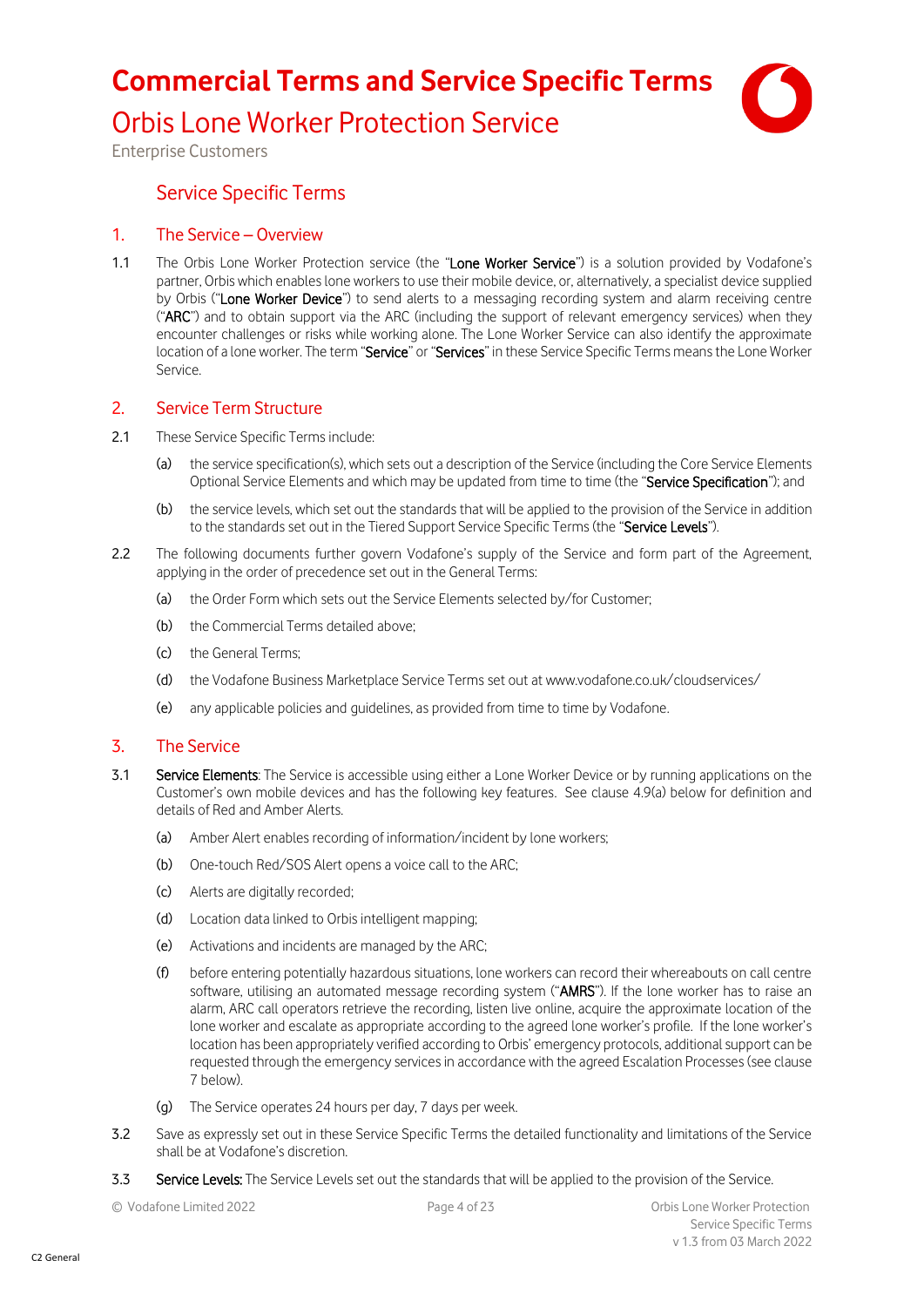

Orbis Lone Worker Protection Service

Enterprise Customers

3.4 Vodafone Business Marketplace ("Marketplace"): The Service is made available to purchase through the Marketplace. The Marketplace Terms apply to the extent of the Customer's use of the Marketplace website. In the event of any conflict between the Marketplace Terms and these Service Specific Terms, then these Service Specific Terms shall take precedence. The Customer accepts that certain features and functionality detailed in the Marketplace Terms may be limited or may not apply to the Service, including but not limited to the applicability of Charges and Subscription periods.

### 4. Equipment

- 4.1 Customer selected Equipment: The Commercial Terms and / or Order will identify which Equipment, if any, Vodafone will supply to the Customer and which of such Equipment will be purchased by Customer. Associated Charges shall be set out in the Commercial and / or Order.
- 4.2 Title to the SIMs: For the avoidance of doubt, Orbis shall retain title to SIMs at all times.

#### <span id="page-4-0"></span>4.3 Equipment Orders:

- Subject to the order process set out in the General Terms, Customer shall place orders for Equipment in accordance with the process and quantities set out in the Order Form and each order so placed shall be an "Order".
- (b) The Order Form shall include, but not be limited to the following information: (a) Customer name; (b) purchasing contact name and telephone number; (d) delivery address, contact name and telephone number; (e) items of Equipment ordered; (f) quantity, unit and total Charges of Order with currency indicated.
- (c) Customer warrants, represents and undertakes that each Order received by Vodafone in accordance with the Agreement is a bona fide Order and Vodafone shall be entitled to rely upon the placement of the Order.
- (d) Customer may not cancel or amend an Order without Vodafone's prior written consent.
- (e) The Order Form will set out the Subscription Plan chosen by Customer, the Equipment required, any Oneoff Charges and the quantity, unit, and total Charges of the proposed Order. Where Customer wishes to place an Order, which differs from the Order Form, then they must request an additional Order Form to be drawn up and the Order process set out i[n 4.3\(a\)](#page-4-0) above must then be followed.
- (f) Vodafone shall not be obliged to accept any Equipment Orders where the proposed Delivery Date falls after the end of the Minimum Term.
- (g) Where Customer wishes to place an Order for additional Equipment and / or Service Elements during the Term of the Agreement then an additional Order Form will be drawn up and provided to Customer for acceptance.
- 4.4 Conditions for use of the Equipment: The fundamental conditions for proper use of the Equipment include:
	- (a) proper installation of the Lone Worker Device (in accordance with claus[e 4.5](#page-5-0) below) in a professional manner that ensures that the Services are activated correctly;
	- (b) proper functioning and operation of the Lone Worker Device, which enables the individual users who are authorised by Customer to access the Service ("Users"), to be located within the territory;
	- (c) proper functioning and operation of the Global System for Mobile Communications ("GSM") and GSM-General Packet Radio Services ("GPRS") telephone network;
	- (d) update of the database of maps for the UK (at least quarterly, if not quarterly, then every six months). Vodafone uses those maps that are available on the market; at the relevant time, and so it is possible that the mapping of the UK may be inadequate, making it impossible to guarantee the correct positioning of the individual for reasons that are not related to Vodafone; and
	- (e) ability of the own device or Lone Worker Device to receive the GPS signal and the GSM and/or the GSM-GPRS signal, even if the own device or Lone Worker Device is taken to isolated locations and/or places without GPS, GSM or GSM-GPRS coverage. In this case, there may not be any signal coverage and the location may not be properly visible, making it impossible to locate the Users.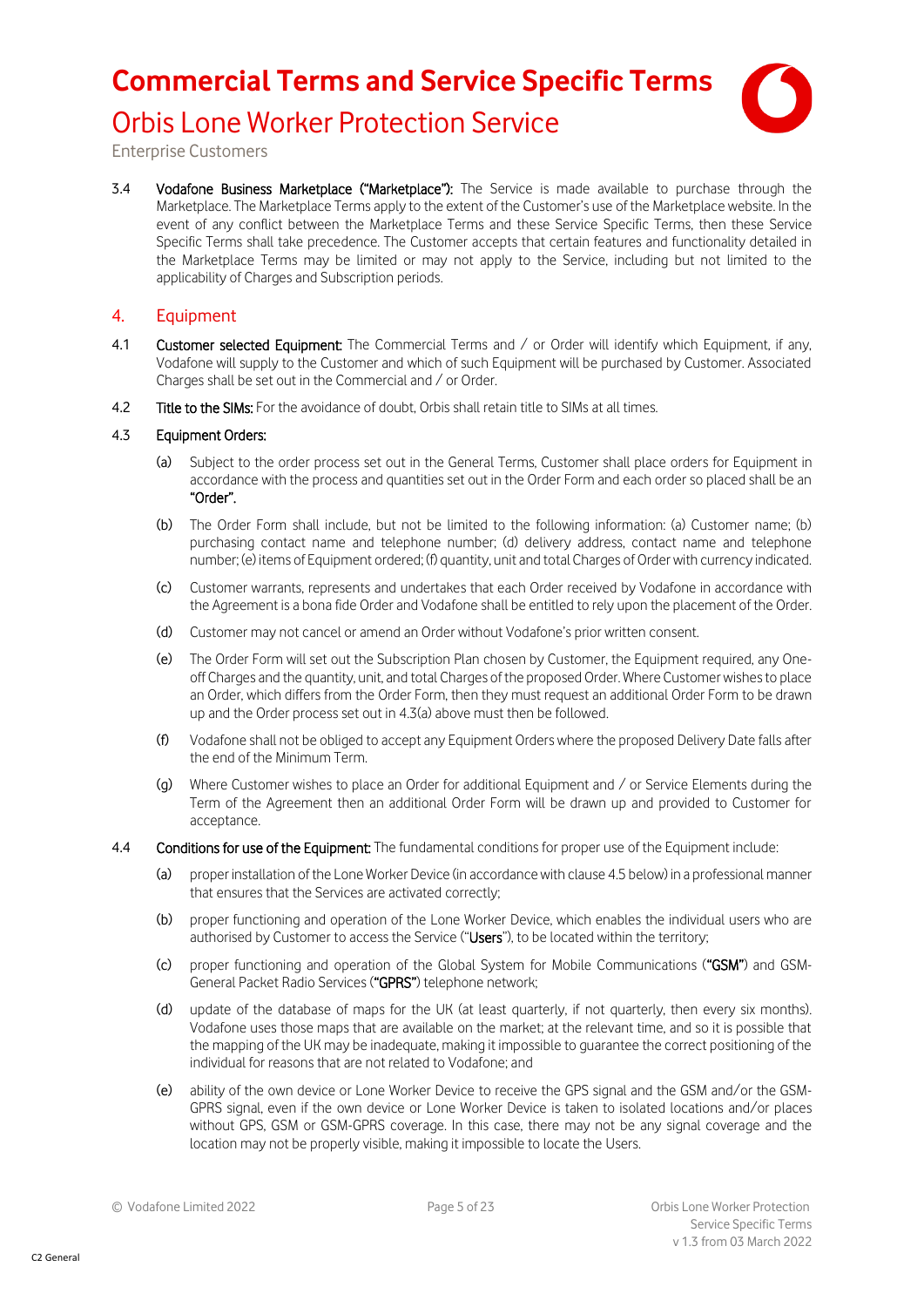

Enterprise Customers

- (f) Where Customer purchases the Service for use with its own mobile devices, it is Customer's responsibility to make available, or purchase compatible mobile devices suitable for use with the Service. The Service may be used on any device that meets the Minimum Technical Requirements as set out in the Service Specification.
- (g) The Customer shall, as a pre-condition to the provision of the Service:
	- provide and appropriately configure, manage, secure and support mobile devices (either Lone  $(i)$ Worker Devices or compatible mobile devices) to enable it to use the Service;
	- $(ii)$ complete the set-up instructions provided by Orbis to enable the Service;
	- $(iii)$ maintain Lone Worker Devices in line with manufacturer and Orbis' guidance and instructions and in good working order to enable operation of the Service;
	- $(iv)$ maintain its own equipment including all end user devices in line with manufacturer guidance and in good working order to enable it to operate with the Service;
	- $(v)$ have and maintain the required level of computer, storage and networking resources (including all necessary servers and systems) in place to enable the Service to work optimally;
	- $(v<sub>i</sub>)$ ensure that its IT policies and protocols do not prevent the Service from operating (including without limitation ensuring that relevant telephone numbers are not blacklisted and that access to the Service will not be restricted or disabled by corporate firewalls or similar means);
	- $(vii)$ be responsible for any changes to its existing systems or policies that are required to enable the Service to work, including its security and disaster recovery infrastructure;
	- $(viii)$ be responsible for any licences or certificates for its existing systems and infrastructure, including active directory licences or trusted SSL certificates, that are necessary for the Service to work; and
	- ensure that if it elects to provide its own mobile devices and /or SIM cards for use with the Service  $(ix)$ all such mobile devices and SIM cards are compatible devices which are suitable for use with the Service which comply with the minimum requirements specified by Vodafone and/or Orbis and include features set out above.
- (h) Faulty Lone Worker Devices must be returned to Orbis in accordance with its own returns process and at the Customer's expense. Vodafone does not accept any Equipment returns in connection with the Service.

#### <span id="page-5-1"></span>(i) GPS Positioning Features:

- $(i)$ The Service uses GPS and other location-based positioning features to provide location information about the location of mobile device or Lone Worker Device. Orbis will use this data only where a Red Alert or Amber Alert is activated.
- $(ii)$ Orbis may activate a 'position request' from a Lone Worker Device or mobile phone strictly in such circumstances where a User is unable to activate the device and/or the device is switched off, and further, only in such circumstances where all other reasonable methods of contacting the User have failed. In such instances, Customer may request Orbis to attempt a remote position request provided that Customer complies with Orbis' reasonable security procedures. Requests for position information for other reasons, including day-to-day or operational reasons, will not be granted.
- $(iii)$ Customer may access a dedicated "GPS Tracking Portal" where purchased as part of the Service enabling Customer to directly track its Users.
- $(iv)$ Customer shall make all Users aware and obtain their consent that their location data will be made available and used as set out in this Claus[e 4.4\(i\)](#page-5-1) as part of the Service including that Orbis has the ability to activate a remote position request without the User's knowledge and where Customer has access to Users' location information through its own GPS Tracking Portal. Customer shall indemnify Vodafone against any claims, costs and charges of whatever nature arising out of or in connection with its access of location information through the GPS Tracking Portal and Orbis' use of GPS and LBS data under this Claus[e 4.4\(i\).](#page-5-1)

#### <span id="page-5-0"></span>4.5 Commissioning:

(a) Customer agrees (and shall procure) that installation, de-installation, or reinstallation of each Lone Worker Device with an end user (the "Commissioning") is undertaken in one of the following three ways: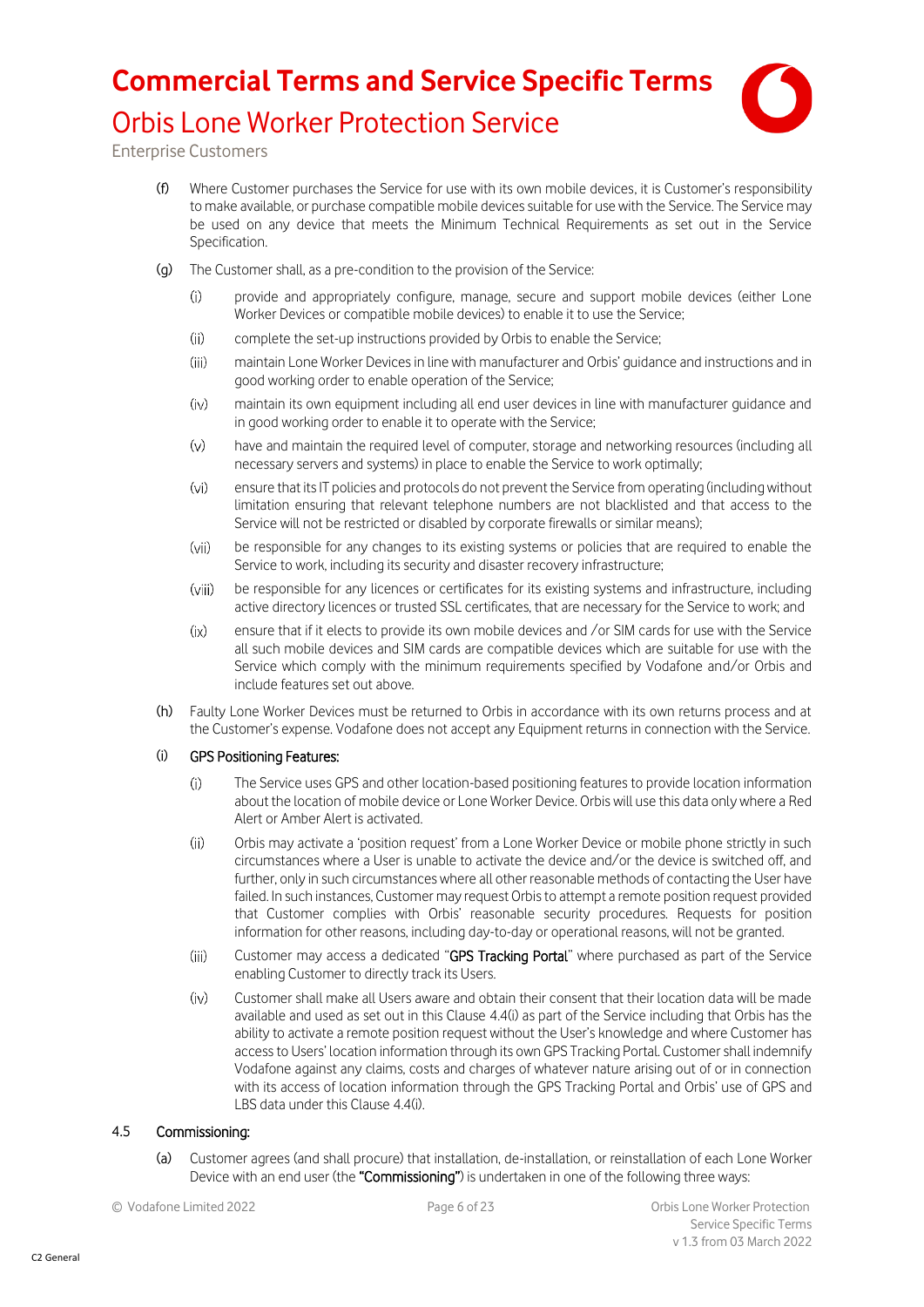

<span id="page-6-2"></span><span id="page-6-1"></span>Enterprise Customers

- $(i)$ by the Customer themselves;
- $(ii)$ by a third party installer, nominated and engaged by the Customer (the "Customer Installer"); or
- $(iii)$ Orbis Lone Worker, at the Customer's request (and cost).
- <span id="page-6-3"></span>(b) Where the Customer opts for Commissioning to be undertaken in accordance with claus[e 4.5\(a\)\(i\)](#page-6-1) or clause [4.5\(a\)\(ii\)](#page-6-2) above:
	- $(i)$ the Customer shall ensure that such Commissioning are undertaken in a professional manner to ensure that the Services are activated and/or deactivated correctly; and
	- $(ii)$ Vodafone shall not be responsible, nor bear any liability for, such commissioning and any disruption or cessation of the Services that may result from such Commissioning.
- (c) The costs associated with any Commissioning undertaken in accordance with claus[e 4.5\(a\)\(iii\)](#page-6-3) above are set out in the Order Form.

#### 4.6 Removal of the SIM / Lone Worker Device:

- (a) The Lone Worker Device is not retrieved automatically on expiry (or termination) of the Agreement. Customers shall return the Lone Worker Device and/or other Equipment to Orbis for recycling purposes, upon expiry (or termination) of the Agreement, provided always that they bear the costs associated with any such return, unless otherwise agreed in writing by Orbis.
- (b) If the Customer wishes to change the Lone Worker Device in which a SIM is installed during the term of the Agreement, then removal and re-installation of the SIM into the replacement Lone Worker Device shall be permitted, provided always that:
	- the replacement device meets the compatibility criteria (set out in paragraph [5](#page-18-0) of the Service  $(i)$ Specification below);
	- $(ii)$ any such re-installation is undertaken in accordance with clause [4.5](#page-5-0) above; and
	- $(iii)$ pending any re-installation undertaken in accordance with clause[s 4.5\(a\)\(ii\)](#page-6-2) o[r 4.5\(a\)\(iii\)](#page-6-3) above, the Lone Worker Device is stored by the Customer.
- (c) For the avoidance of doubt, decommissioning of the Lone Worker Device may be undertaken by the Customer, its Customer Installer or by Vodafone (at the Customer's request and cost).

#### 4.7 Equipment, charges, and activation:

- (a) Recurring Charges: (which begin from the date of either the) activation of the Service; or b) 30 days from placement of an Order, whichever occurs first) shall continue to accrue and be billed by Vodafone in accordance with the Commercial Terms. Where multiple Services are ordered, then the Recurring Charges will commence from the date the first Service commences.
- (b) Equipment: If the Customer's Equipment is lost or stolen, then Customer shall notify Orbis. Customer may order new Equipment but will be required to pay for this Equipment.

#### 4.8 Maintenance:

(a) Vodafone and Orbis, collectively, shall undertake such support, maintenance and/or upgrade works to the Equipment software and/or the Platform as required for Service performance ("Maintenance"). Vodafone and Orbis will provide Customer with reasonable advance notice of any Maintenance activity that requires Customer cooperation, and then temporarily suspend the Service for the time needed to carry out the Maintenance activity, except in unforeseeable circumstances and with the commitment to restore the Service as soon as possible. Customer agrees to cooperate with Vodafone and Orbis in its performance of Maintenance. If Customer fails to do so, Vodafone is not responsible for Service performance related to Equipment or parts of the Service that require Maintenance. If scheduled and/or special Maintenance is necessary in order to ensure proper access to the Service, or to improve the Service provided, Vodafone and / or Orbis will send a written communication, giving reasonable notice of at least 24 hours.

#### <span id="page-6-0"></span>4.9 Lone Worker Alerts:

- (a) Users can activate an alarm which is transmitted to the ARC indicating they may be in distress ("Red/SOS Alerts") or to leave a brief recording ("Amber Alerts") or ("Alert").
-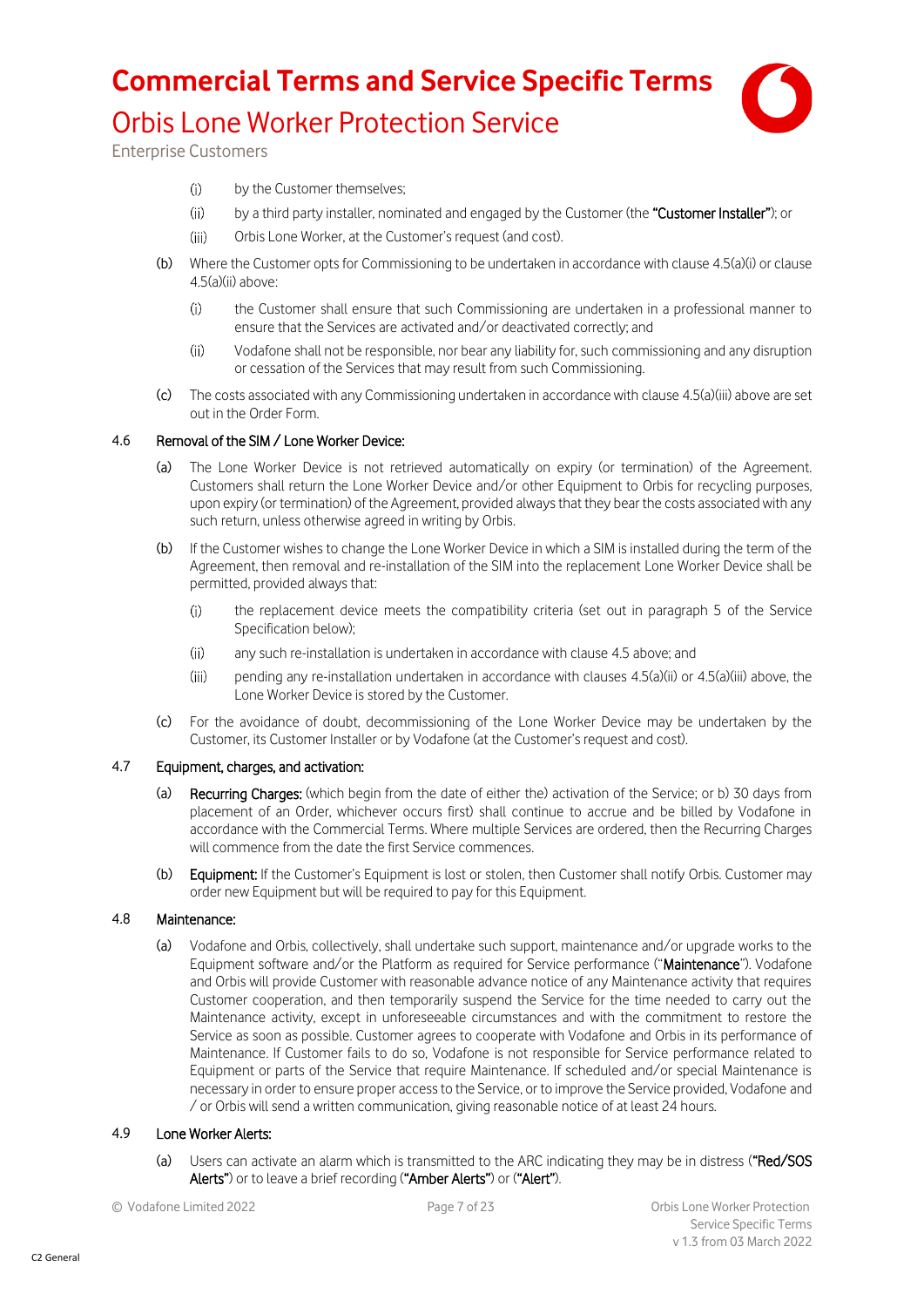

Enterprise Customers

- (b) Orbis' response to an Alert will be in accordance with the predefined protocols agreed with Customer as described further below ("Escalation Process").
- (c) Subject to its prevailing policy at the time of activation Orbis will, if the User is deemed to be in danger by the ARC operator, contact relevant emergency services and follow the Escalation Process.
- (d) Users can raise Amber Alerts and Red/SOS Alerts by pressing a dedicated or allocated button on the Lone Worker Device. The standard configuration provides the following functions:
	- Amber Alerts: Activating an Amber Alert initiates a voice call to an AMRS at the ARC enabling the  $(i)$ User to leave a brief recorded message regarding, for example, address, anticipated duration of visit, nature of task or any other relevant information such as known risks. Users are encouraged to activate an Amber Alert before entering any premises.

#### $(ii)$ Red/SOS Alerts:

- (A) Activating a Red/SOS Alert opens a voice call to the ARC which is handled by a trained ARC operator;
- (B) The ARC operator listens to the incident in real time and based on the details received will contact the emergency services and/or follow the Escalation Process. If at any point in the incident there is no verbal or positional verification of a User's location the escalation cannot be passed to the emergency services but will be passed to the next available Customer contact in accordance with the Escalation Process;
- (C) Users should activate a Red/SOS Alert as soon as possible if they feel their safety is compromised and are, or feel that they may be, subjected to either a physical or nonphysical assault;
- (D) On activating a Red/SOS Alert, Users should try and give as many verbal indications as possible as to their whereabouts including postcode, who their assailant / aggressor is and what is occurring; and
- (E) Should a User activate a Red Alert in error, upon realising this they should verbally advise that they are safe and cancel the Alert as soon as possible thereafter.
- $(iii)$ Emergency Services: Customer acknowledges that:
	- (A) ARC contact to emergency service(s) following the receipt of an Alert does not guarantee a timely response or any response at all by emergency service(s). It is not Vodafone's or Orbis' responsibility to monitor whether or not any emergency service(s) has performed its function or carried out the request to respond. Vodafone has no liability for any delay or failure of attendance of any emergency service(s);
	- (B) Orbis has the right at its discretion to call emergency service(s) in any situation where Orbis reasonably believes such emergency service(s) are required in any circumstance (including where the User has not expressly requested the assistance of any emergency service);
	- (C) Where Orbis contacts any emergency service it may disclose any of the information (including any personal data) it holds in connection with any User; and
	- (D) Customer shall at all times be liable for any costs or charges that may be levied by any emergency service(s). Customer shall indemnify Vodafone against any claims, costs and charges of whatever nature made by any emergency service(s) which is not a result of a failure on the part of Vodafone or Orbis to perform the obligations set out this Agreement.
- $(iv)$ Storage and Recording of Alerts: All Alerts are recorded and stored on servers within the ARC. Vodafone and Orbis consider that recordings are the property of Customer. Orbis will provide recordings to the Customer's authorised Customer representative if requested to do so via a service request or self-service download from the Portal in order to fulfil any legal obligation on part of the Customer, and will destroy recordings in accordance with its standard retention term (which is 12 months for Red Alerts, 3 months for Amber Alerts not associated with Red Alerts) unless otherwise specified in these Service Specific Terms or otherwise agreed in writing with the Customer.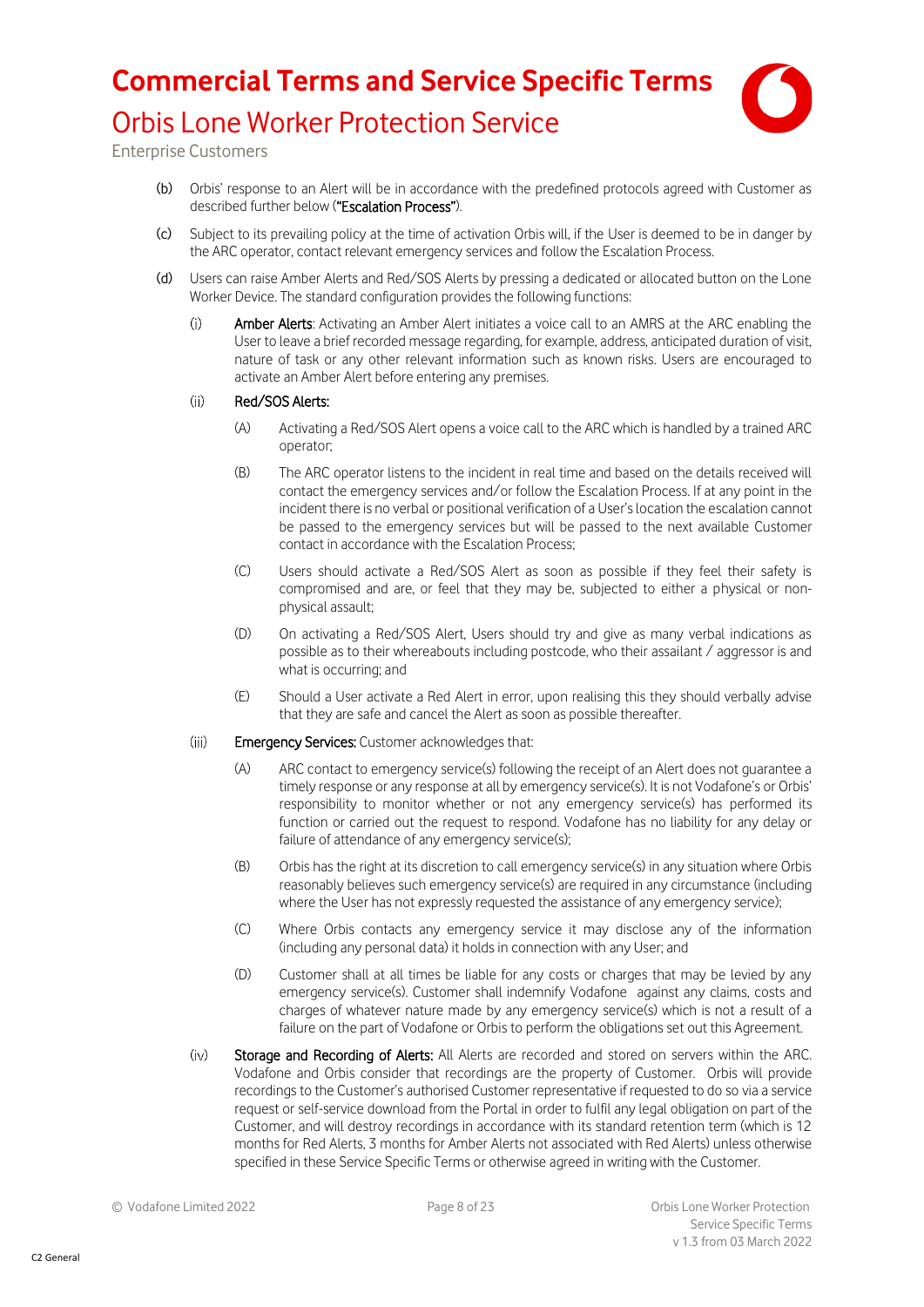

Enterprise Customers

#### 4.10 False Alarms:

- (a) Customer shall take all reasonable steps to prevent Alerts being transmitted in error by a User to the ARC ("False Alarms").
- (b) In the event of receipt of False Alarms by the ARC which in the opinion of the supervising operator are likely to result in Service being prejudiced to the extent that Orbis or Vodafone considers there is a risk that genuine activations may not be processed, Vodafone reserves the right to limit or suspend all or part of the Service. Vodafone will then advise Customer's nominated person as soon as reasonably practical of the extent that the Service has been limited or suspended. For the avoidance of doubt, Customer will not be entitled to any refund or reduction of Charges for any limitation or suspension of the Service pursuant to this clause.
- (c) Customer acknowledges that Vodafone may levy such extra Charges to Customer for the extra work resulting from the level of such False Alarms transmitted by User(s). The Service will be reinstated once Customer has taken such steps as to stop the cause or causes of the False Alarms. In the event that the abuse and/or False Alarms continue after the Service has been reinstated, without prejudice to any other rights of Vodafone this shall be deemed a material breach of this Agreement entitling Vodafone to terminate this Agreement and associated Services. Vodafone may charge and Customer shall pay any Recovery Charge applicable in relation to early termination of the Agreement under this Clause.

#### 4.11 Use of the Service:

- (a) Vodafone grants Customer a non-exclusive, non-transferable licence to use the Service in the course of Customer's business and in the manner set out in Clause [4.11\(b\)](#page-8-0) below. Such licence entitles Users in respect of which the Customer has paid for a relevant licence to access the Service. Customer isresponsible for managing access to the Service. Customer shall have no right to sub-licence or otherwise permit any use or distribution of the Service to any individual or other entity that is not its User.
- <span id="page-8-0"></span>(b) The Service must be used only for its intended purpose and in accordance with Orbis training and instructions. The Service must not be used in situations other than those described in these Service Specific Terms or the Orbis Service Specification set out below including without limitation covert surveillance, covert tracking or to obtain a verbal record of a general conversation ("Prohibited Use"). Without prejudice to any other rights of Vodafone, failure to comply with the provisions of this Claus[e 4.11\(b\)](#page-8-0) shall be deemed an irremediable material breach of this Agreement entitling Vodafone to terminate this Agreement and associated Services forthwith.
- (c) If Vodafone reasonably suspects that Customer (or any Users) are using the Service for a Prohibited Use, Vodafone may suspend the Service on 24 hours' notice until such a point in time that Vodafone can confirm or disprove any such suspicion.
- (d) Customer shall immediately advise Orbis by telephone and as soon as is reasonably practicable in writing, to be delivered to Orbis by registered mail, of any incident or complaint regarding the Service to enable Orbis to investigate the incident or complaint.
- (e) In the event that Customer becomes aware of any fault in any Lone Worker Device and/or breakdown in the operation of the Service it shall promptly notify both Orbis and Vodafone.
- (f) Vodafone reserves the right to make changes to the Service in order to comply with legal and/or regulatory requirements, including health and safety and other statutory requirements or British standards or codes of practice, provided that such changes do not materially change the Service.
- (g) The Service can only be used within the UK, excluding the Channel Islands and Isle of Man.
- (h) Customer shall and shall ensure Users comply with any rules, regulations and instructions notified to Customer by Orbis for use of the Service.
- (i) The Service is subject to the Service Specification.
- (j) User details: Customer will be responsible for providing Orbis with all necessary User contact details including telephone numbers and email addresses prior to Service commencement, and for notifying Orbis promptly of all User changes, including leavers, new joiners and all changes to device pooling and sharing arrangements.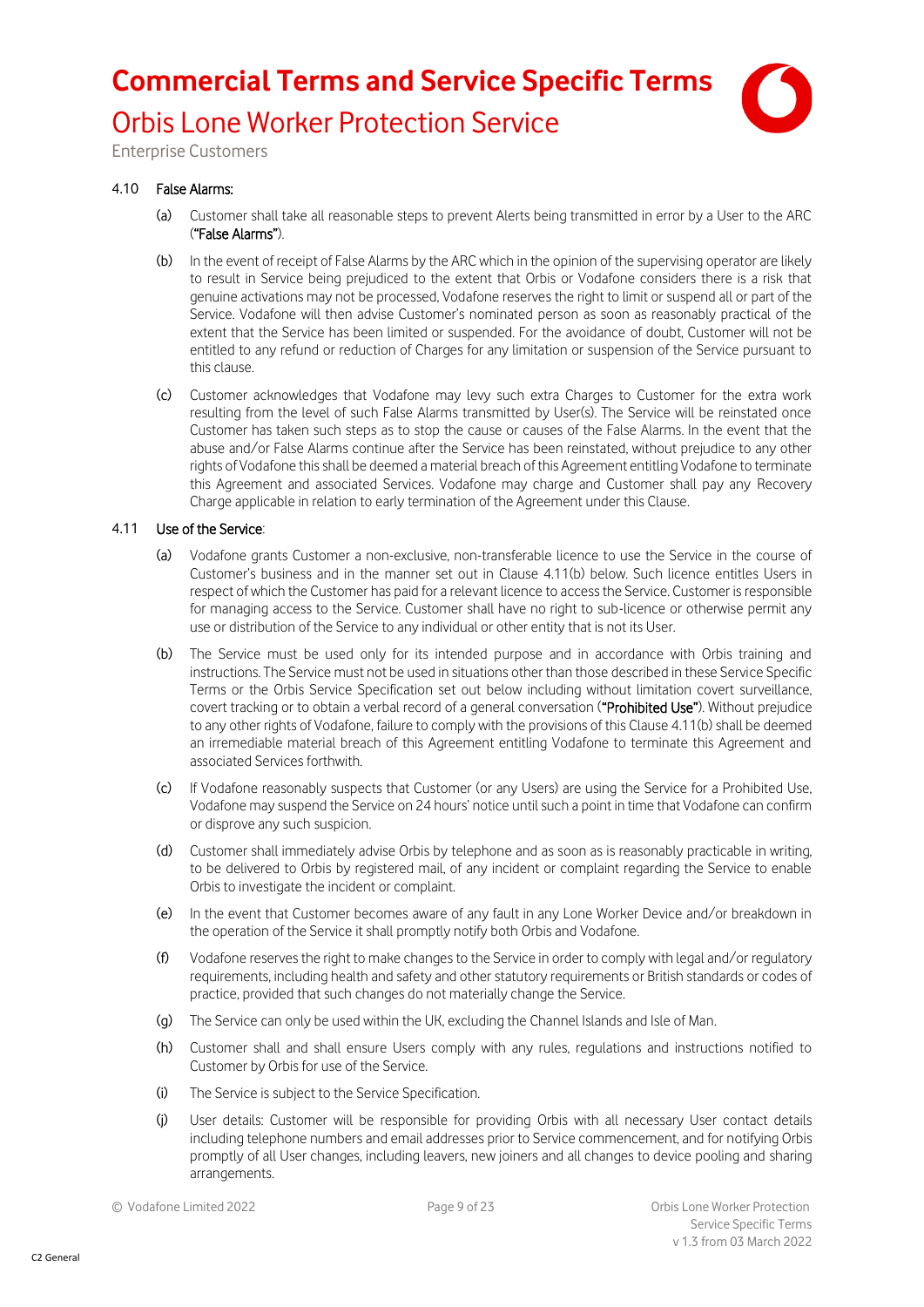

Enterprise Customers

- (k) User communication and consents: Customer will be responsible for (i) all communication with Users and for (ii) seeking all necessary consents and approvals from Users. Unless such consents are obtained and maintained at all times, Vodafone shall have no obligation to provide the Service. In particular Customer must ensure that each User:
	- (i) receives and completes all training on the Service including how and when to use the Lone Worker Device and documentation provided by Orbis before they first use the Service or any Lone Worker Device.
	- $(ii)$ discloses to Vodafone and/or Orbis the personal information requested by them in order to provide the service, which may include without limitation details of physical characteristics, medical conditions, ethnic origin and vehicles.
	- $(iii)$ consents to the retention of all such data by Vodafone and/or Orbis and its disclosure to third parties including the emergency services for the purposes of providing the Service.
	- $(iv)$ approves the right for Orbis and the Customer to access and share location and tracking information relating to the User in order to provide the Service.
	- (v) undergoes any additional training and provides any necessary information, consents and approvals where Lone Worker Devices are pooled or shared.

#### 4.12 Reporting:

Orbis shall provide the Customer with regular reports relating to the Service, in a format to be agreed with the Customer. In addition, the Customer shall receive a report of any Red Alert activation and can also generate its own reports through the Orbis online portal.

#### 4.13 Testing:

Customer warrants and undertakes that prior to commencement of the Service it shall undertake and cooperate in such tests as Orbis or Vodafone may request to test that the Service is properly connected and that Service can commence and shall provide Orbis and/or Vodafone with access and facilities necessary to carry out such testing.

#### 4.14 Training:

Users are not entitled to use the Service unless and until they have undergone User training in the format specified and provided by Orbis. It is Customer's responsibility to work with Orbis to agree the timing and format of all training (including, where necessary, refresher training) which may be provided through a "train the trainer" programme, online through a web application and/or face to face (subject to a minimum number of Users).

#### 4.15 Limitations: Subject to clause 12 of the General Terms ("Liability"), Customer acknowledges that:

- (a) Vodafone has no special knowledge of the nature of the activities of Users or of the nature of the risks to which Users may be exposed. The Service is an aid to security and is designed to reduce the risk of injury loss or damage to Users but does not guarantee to eliminate such risk. Accordingly, Vodafone makes no representation, warranty or guarantee that the Service will prevent, deter or restrict attack or accident;
- (b) Vodafone shall have no liability for any instructions supplied by Customer which are incomplete, incorrect, inaccurate, illegible, out of sequence or in the wrong form; for their late arrival or non-arrival; or for any inaccurate, incomplete or corrupted data transmissions;
- (c) Vodafone is dependent on third parties over which it has no reasonable control for the provision of certain elements of the Service including without limitation any Equipment provided by Customer. Vodafone shall have no liability for any such third party elements;
- (d) the Service cannot be provided fault free and the effectiveness of a Lone Worker Device is limited to its configuration and may suffer from communication failures which can result in failures in transmission to the ARC. Further, conditions and geographic areas vary and can result in a reduction in the effectiveness of Lone Worker Devices and transmission signals. Vodafone shall have no liability for any defect or fault in any Software made available for a User to deploy on any Lone Worker Device or other mobile device in order to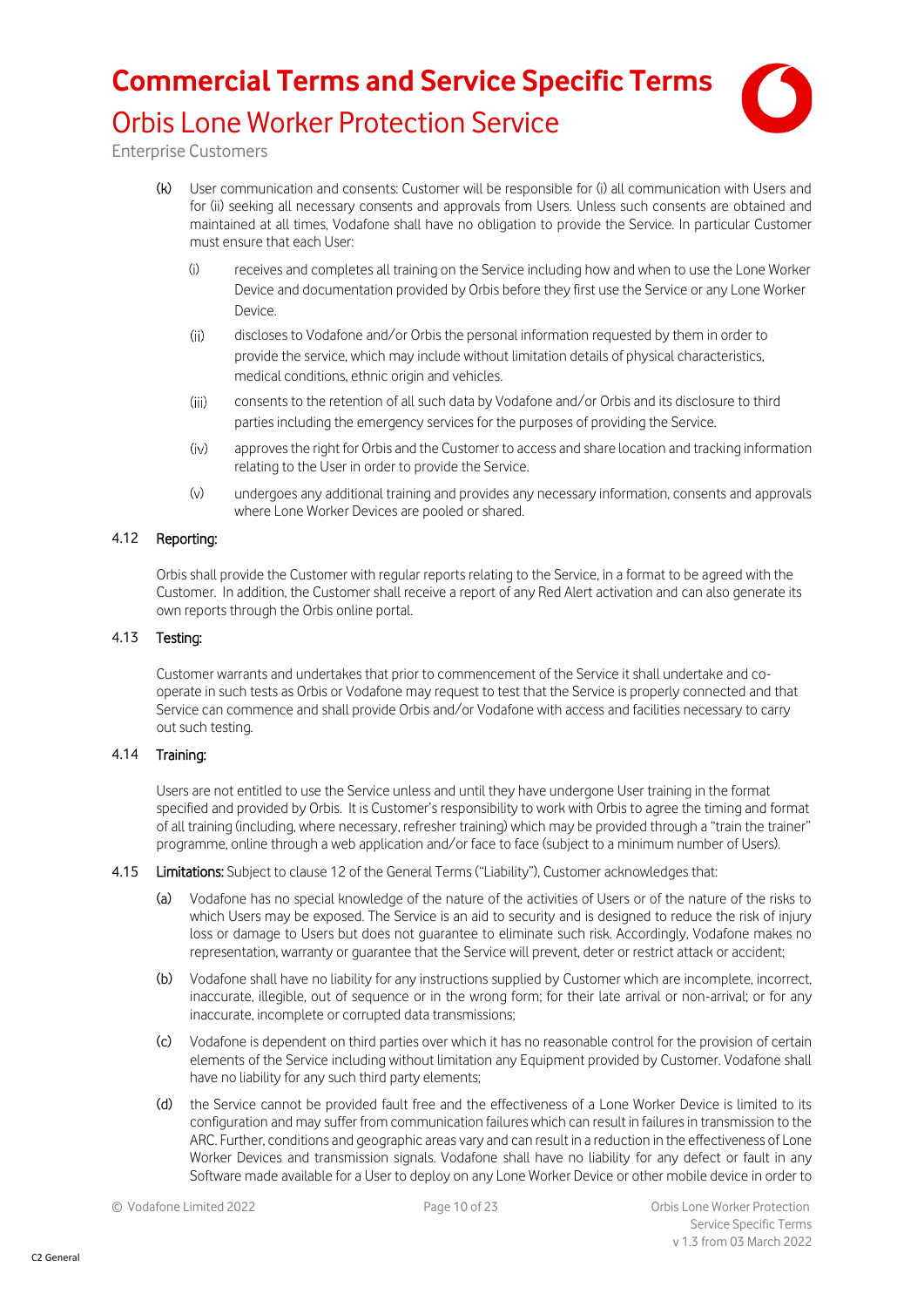

# Orbis Lone Worker Protection Service

Enterprise Customers

transmit Alerts and receive the benefit of the Service or any failure of a Lone Worker Device or other mobile device to transmit data whether or not resulting from any defect or fault in Software;

- (e) due to the nature of mobile technology, it is impossible to provide a fault-free Service and the relevant mobile network does not have guaranteed uninterrupted service availability. For example, the Services may be affected by local terrain (e.g. trees, hills and buildings), weather, electromagnetic interference, arrangement of and number of users accessing a base station, and compatibility and availability of any equipment, systems and third-party services used by Customer.
- (f) the availability and accuracy of the Service, including but not limited to location information, is dependent on the mobile coverage, atmospheric characteristics and other physical characteristics of the location. Vodafone shall have no liability for any failure or unavailability of the Service, including but not limited to: the failure to contact the ARC, send an Alert or to send location positioning or for any inaccuracy of such information
- (g) Vodafone makes no representation, warranty or guarantee that any Lone Worker Device cannot be compromised, neutralised or bypassed by User(s) or other unauthorised persons.

### 5. Service Specific Conditions of Use

#### 5.1 Third Party Providers:

- (a) Some Service Elements (including the Platform) will be provided by a Third Party Provider.
- (b) Third Party Provider terms will be set out in a separate agreement directly between the Customer and the Third Party Provider, including, if relevant, shrink-wrap or click through agreements.
- (c) With respect to those Service Elements provided by Lone Worker, Lone Worker's terms and conditions shall apply and are available within the Portal. Customer will be required to sign up to these terms and conditions when registering through the Portal.
- (d) If the Customer fails to accept a Third Party Provider's terms and conditions, then Customer will not be able to access the affected Service Element(s) and Vodafone is excused from liability for failure to deliver the relevant Service Element(s).
- (e) If a Third Party Provider terminates Customer's right to use the Service, then Vodafone will be excused from liability related to failure to deliver the Service.
- 5.2 Customer Prerequisites: In order to receive the Service, the Customer must provision and maintain the Customer network, technology systems, and devices and shall specifically:
	- (a) ensure every device in respect of which the Service is ordered falls within the eligibility criteria set out in the Service Specification, prepared and maintained by Vodafone and available on request (the "Minimum Technical Requirements"),
	- (b) adhere to the terms of the Lone Worker end user licence agreement that becomes effective upon the Customer first downloading, using, or accessing any Lone Worker Device, software, service or other product (a copy of which is available on request),
	- (c) ensure it has a device with internet connectivity capability and a secure adequate internet connection (in order to access the Platform),

#### (the "Customer Prerequisites").

Vodafone is not responsible for any performance or non-performance issues with the Service caused by the Customer Prerequisites or Customer failing to comply with the Customer Prerequisites. If Customer fails to provision or maintain the Customer Prerequisites, Vodafone may terminate the Service and apply a Recovery Charge.

5.3 Customer Conditions for operation of the Service: Following the proper installation and activation of the Lone Worker Device, operation of the Services depends on the Customer's with the following conditions: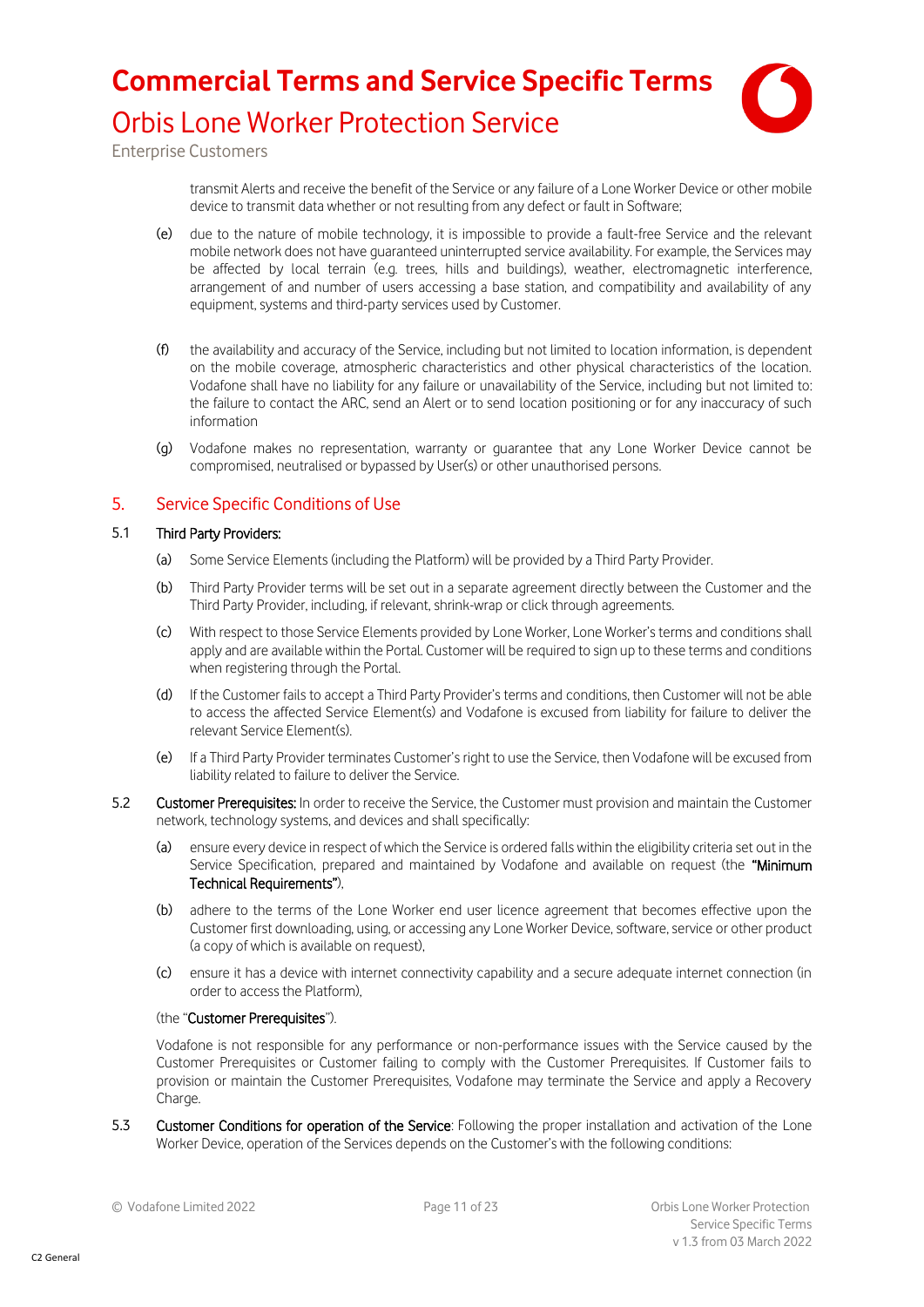

Enterprise Customers

- (a) the Customer notifying Vodafone promptly about any change in the contact details (telephone numbers, e-mail addresses) of the person to be contacted by Vodafone with regard to proper provision of the Services;
- (b) never performing any unauthorised maintenance or repair activity on the Lone Worker Device and/or its components, whether directly or indirectly.

#### 5.4 Restrictions on use: Customer shall:

- (a) not remove the SIM from the Equipment:
- (b) not use the Lone Worker Device or the SIMs outside the UK, including the Channel Islands and Isle of Man;
- (c) ensure the Equipment is only used with Customer's authorisation and shall inform Vodafone as soon as is reasonably practicable after Customer becomes aware that a SIM is lost, stolen or damaged; Customer will be liable for any loss or damage suffered by Customer as a result of unauthorised use of SIMs (including due to loss or theft) up to the time that Customer has notified Vodafone that such SIM is being used without Customer's authorisation);
- (d) not sublicense, lease, rent, loan disclose or otherwise transfer the SIM cards to any third party for any purpose (Customer can only use the SIM cards: (i) for the purposes of accessing the Service and not for any other purpose; and (ii) with the Equipment and not with any other device or equipment; Customer is responsible for all use of the SIM cards);
- (e) not use the Equipment for any covert surveillance or analogous activity; and
- (f) not install (or procure the installation of) the Equipment in any device in which the Customer does not hold a direct or indirect ownership interest.

If Customer or User breaches this clause (whether directly or indirectly), Vodafone may suspend the Service without notice and such breach of any of the above provisions shall be deemed a material breach of this Agreement.

- 5.5 Publishing results: Customer shall not, and shall ensure that its Customer Group Companies and Users shall not, publish any results of any benchmark or performance tests of the SIMs, the Service, or components thereof, provided that such restriction shall not restrict Customer from publishing performance results as specifically related to Customer's vehicles and not to the Service.
- 5.6 Interruption to Service: Customer hereby acknowledges that uninterrupted access to the Portal and the Platform is not guaranteed. Customer agrees to defend, at its own expense, indemnify and hold harmless Vodafone and its subsidiaries, affiliates, directors, officers and employees (collectively, the "Vodafone Indemnitees"), from and against any and all claims, suits, damages or expenses asserted against or incurred by any of the Vodafone Indemnitees directly resulting from Customer's use of Services in a way that requires uninterrupted availability of the Portal and the Platform and where interruption of access to the Portal and the Platform causes death, personal injury, physical injury or property damages.

#### 5.7 Security Obligations:

- (a) Vodafone shall exercise all reasonable efforts to ensure the security of Customer's and Users' communications. However, for reasons beyond Vodafone's control, it does not promise or guarantee that communications will be completely secure. Vodafone acknowledges that it gains no right or interest in the content of the communications and shall not store or otherwise use the content of the communication.
- (b) Customer shall exercise all reasonable efforts and implement necessary security controls to ensure the security of Users' communications via Customer Equipment, Device Hardware and related services.
- (c) Customer will:
	- $(i)$ take reasonable steps with entities it controls in line with commercial good practice to limit misuse of or threat to the Service, Equipment;
	- $(ii)$ address any misuse or threat identified by Vodafone through the implementation of appropriate security or user controls; and
	- $(iii)$ seek prior approval from Vodafone before running any security tests, vulnerability scans or penetration tests on Equipment or Services.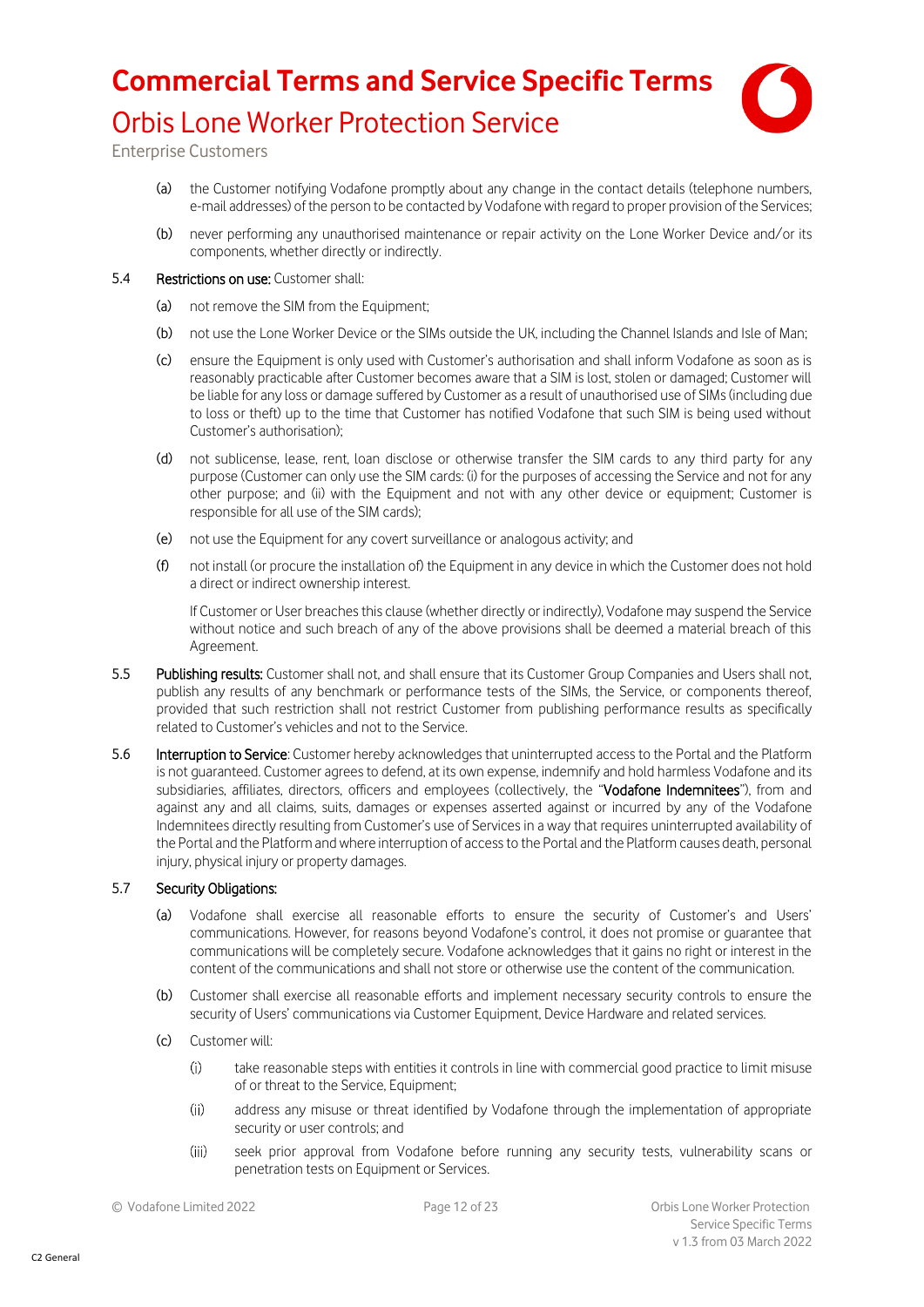

## Orbis Lone Worker Protection Service

Enterprise Customers

- 5.8 Authorised Users: Access to the Service is limited to those authorised Users to whom the Customer provides access. Vodafone will provide the Customer with administrator access details ("Administrator Access Details"), from which the Customer can create individual accounts to enable each of its authorised Users to access the Portal and the Platform (with the access details created for such accounts being the "User Account Details"). Customer is responsible for: (a) the security of the Administrator Account Details and the User Account Details; (b) providing Vodafone with the identity of the authorised Users (if requested) and keeping that information current; and (c) its authorised Users' compliance with the Agreement and Applicable Privacy Law. Vodafone accepts no liability for any unauthorised or improper use or disclosure of any User Account Details. Customer is liable for all acts and omissions conducted using the User Account Details.
- 5.9 Termination for SIM Reappropriation: Customer shall not remove (or procure the removal of) the SIM from the own device or the Lone Worker Device and reappropriate the SIM into a separate device or piece of hardware with data-incurring capability ("SIM Reappropriation"). If any such SIM Reappropriation occurs, then:
	- (a) Vodafone may terminate the Service immediately without notice; and
	- (b) Customer shall be liable (and indemnify Vodafone) for any and all costs incurred as a direct result of such SIM Re-appropriation (including, but not limited to, any and all data charges and any remaining Customer device or Lone Worker Device charges, if applicable).

### 6. Service Change Request Procedure

- 6.1 Subject to the provisions of the General Terms, Customer may submit to Vodafone a change to the technical scope of the Services requested by Customer ("Change Request").
- 6.2 If Customer submits a Change Request following the Service Commencement Date:
	- (a) such Change Request shall be subject to acceptance by Vodafone and Vodafone will respond to this Change Request setting out areas impacted by the change and Charges for the change and a new quote where applicable; and
	- (b) on receipt of Vodafone's response, Customer will confirm whether Customer wishes to progress with the Change Request or not.

### <span id="page-12-0"></span>7. Escalation Process

- 7.1 Customer is required to provide Orbis with details of a person or persons to be contacted in the event of an Alert being received by the ARC and to agree with Orbis the protocols for escalation to such person(s) including any special instructions or procedures (the "Escalation Process"). The Customer shall regularly review and audit the Escalation Process and contacts to ensure they are accurate and promptly notify Orbis of all changes to the Escalation Process including changes of any relevant personnel.
- 7.2 Customer shall ensure its nominated contacts:
	- (a) know that they have been nominated to be contacted in an emergency;
	- (b) know their role and responsibilities should they be contacted in an emergency;
	- (c) know Customer's relevant health and safety procedures and lone worker protection policy; and
	- (d) are available at the times specified in the agreed Escalation Process.
- 7.3 It is Customer's responsibility to ensure that the contact details are correct and up to date.
- 7.4 Customer shall ensure that any changes in respect of the Escalation Process and/or any other information relevant to the Service is at all times promptly communicated to Orbis in writing. Customer acknowledges and agrees that any Escalation Process details incorrectly provided or which have been changed by Customer but not notified to Orbis in writing shall not apply to the Service.

### <span id="page-12-1"></span>8. Hosted Service Platform

<span id="page-12-2"></span>8.1 The Service is provided using a Hosted Service Platform provided by Orbis or its third party sub-contractor. Access by the Customer to the Hosted Service Platform is limited to Users. The Customer is responsible for; (a) the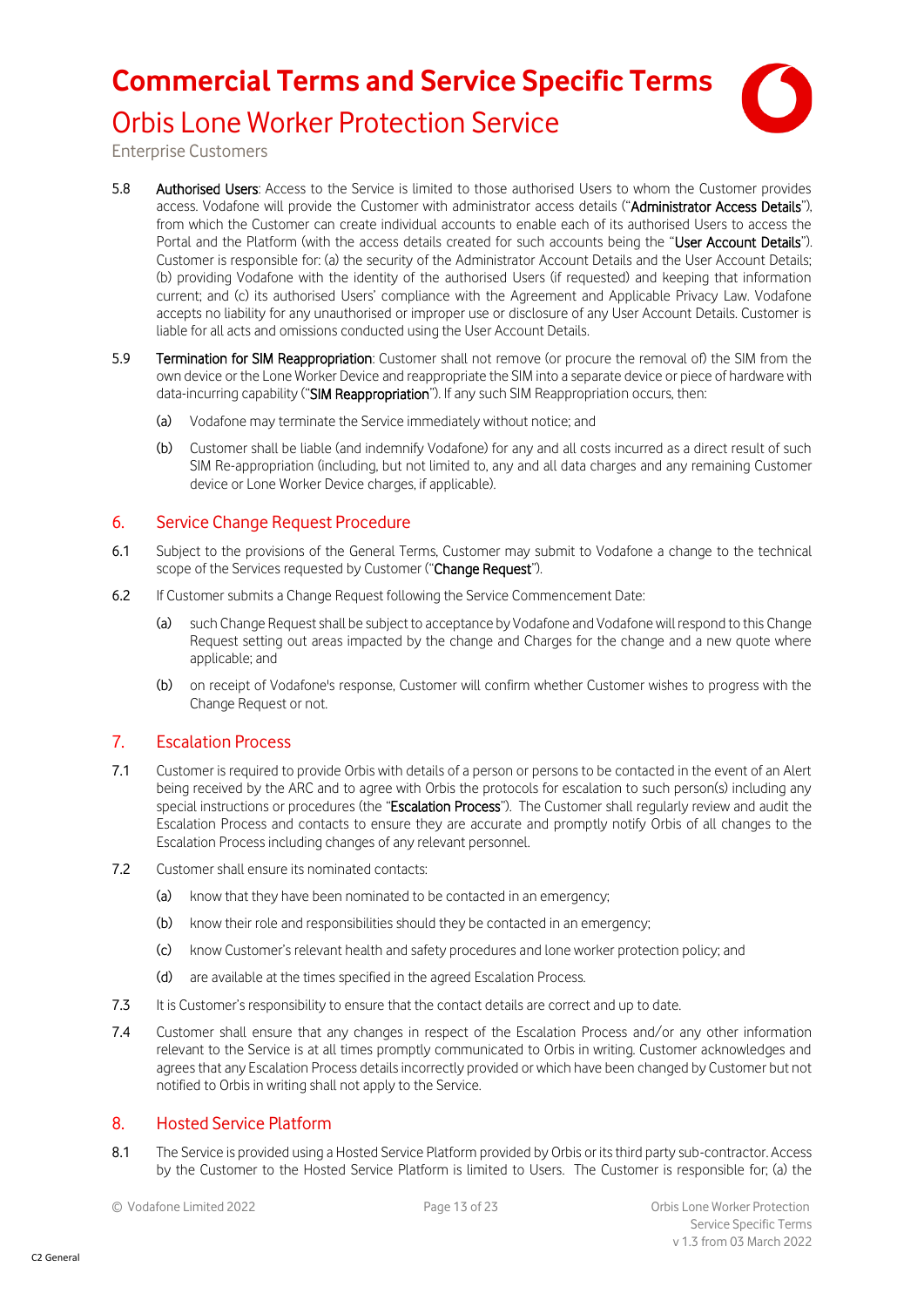

Orbis Lone Worker Protection Service

Enterprise Customers

security of User details; (b) providing Vodafone and/or Orbis with the identity of Users (if requested to do so) and keeping that information current; and (c) providing its Users with the means to connect to the Hosted Service Platform; and (d) its Users' compliance with the Service Specific Terms and applicable privacy law. Vodafone accepts no liability for any unauthorised or improper use or disclosure of User details caused by the Customer's failure to comply with this clause [8.](#page-12-1) The Customer is liable for all acts and omissions conducted using the User details up until the time that it informs Vodafone that they are being used without authority or may be compromised.

- 8.2 Except as set out in claus[e 8.1](#page-12-2) above, the Customer has no right, title or interest in the Hosted Service Platform or the infrastructure which is used to provide it.
- 8.3 The servers that are used to provide the Hosted Service Platform are managed and located in the United Kingdom.
- 8.4 The default retention period for Customer data held on the Hosted Service Platform is 12 months for Red Alert messages and 3 months for Amber Alert messages (which do not become associated with Red Alert Messages), subject to (i) amendments required to comply with applicable legal or requlatory requirements; and (ii) any alternative agreement with the Customer as set out in an Order or SoW or otherwise agreed in writing between them.

### 9. Content

- 9.1 The Customer warrants that it has and will maintain all necessary rights, licences and consents to obtain, record and store the data captured using the Equipment and Customer Equipment and otherwise required for the provision of the Service.
- 9.2 The Customer retains all rights to intellectual property contained in or relating to the data that are captured by the Equipment and Customer Equipment in providing the Service ("Customer IP"). The Customer grants Vodafone, Orbis and their third party service providers a perpetual, irrevocable, royalty-free, world-wide licence to use, reproduce, transfer, modify, adapt, and publish the Customer IP for the purpose of providing the Customer with the Service (which shall include the back up of data relating to such Service).

### 10. Data Protection

- 10.1 For elements of the Service, Vodafone may act in the capacity of a Data Processor for User Personal Data in relation certain elements of the Service, such as storage or hosting ("Processor Services").
- 10.2 Where Vodafone acts Data Processor for the Processor Services, the following clauses shall apply:
	- (a) Vodafone (and their subcontractors):
		- $(i)$ may Process User Personal Data for: (i) provision and monitoring of the Service; or (ii) any other purpose agreed between the parties subject to Customer's prior written consent. Additional instructions require prior written agreement and may be subject to Charges. Customer shall ensure that its instructions comply with Applicable Laws.
		- $(ii)$ may use User Personal Data to create statistical data and information about service usage and devices that does not identify a User.
		- $(iii)$ may engage another processor (a "Sub-Processor") to carry out processing activities in the provision of the Services or to fulfil certain obligations of Vodafone under the Agreement. Vodafone shall inform the Customer of changes to Sub-Processors where Vodafone is required by Applicable Privacy Law by (i) providing at least ten (10) Working Days' prior notice, or (ii) listing the new or replacement Sub-Processor o[n www.vodafone.co.uk](https://eur03.safelinks.protection.outlook.com/?url=http%3A%2F%2Fwww.vodafone.co.uk%2F&data=04%7C01%7Cjac.hewitt%40vodafone.com%7C205b4bca0b494b3fc24308d9ed429602%7C68283f3b84874c86adb3a5228f18b893%7C0%7C0%7C637801692504628877%7CUnknown%7CTWFpbGZsb3d8eyJWIjoiMC4wLjAwMDAiLCJQIjoiV2luMzIiLCJBTiI6Ik1haWwiLCJXVCI6Mn0%3D%7C3000&sdata=BuLVpD%2BhVEZu4ZWh8eIjkoLa8P%2Fd8z%2BzJf%2FIlDiUoU0%3D&reserved=0) at least ten (10) Working Days before Vodafone authorises and permits the new or replacement Sub-Processor access to User Personal Data in order to give the Customer the opportunity to reasonably object to such changes. Vodafone will enter into a contract or other legal act with the Sub-Processor and will impose upon the Sub-Processor substantially the same legal obligations as under this clause to the extent required by Applicable Privacy Law and that the Sub-Processor is carrying out the relevant processing activities. Vodafone shall remain liable to the Customer for the performance of that Sub-Processor's obligations.
		- $(iv)$ may retain the User Personal Data for as long as is required to deliver the Service and shall destroy or return (at Customer's option) User Personal Data in its possession upon termination of the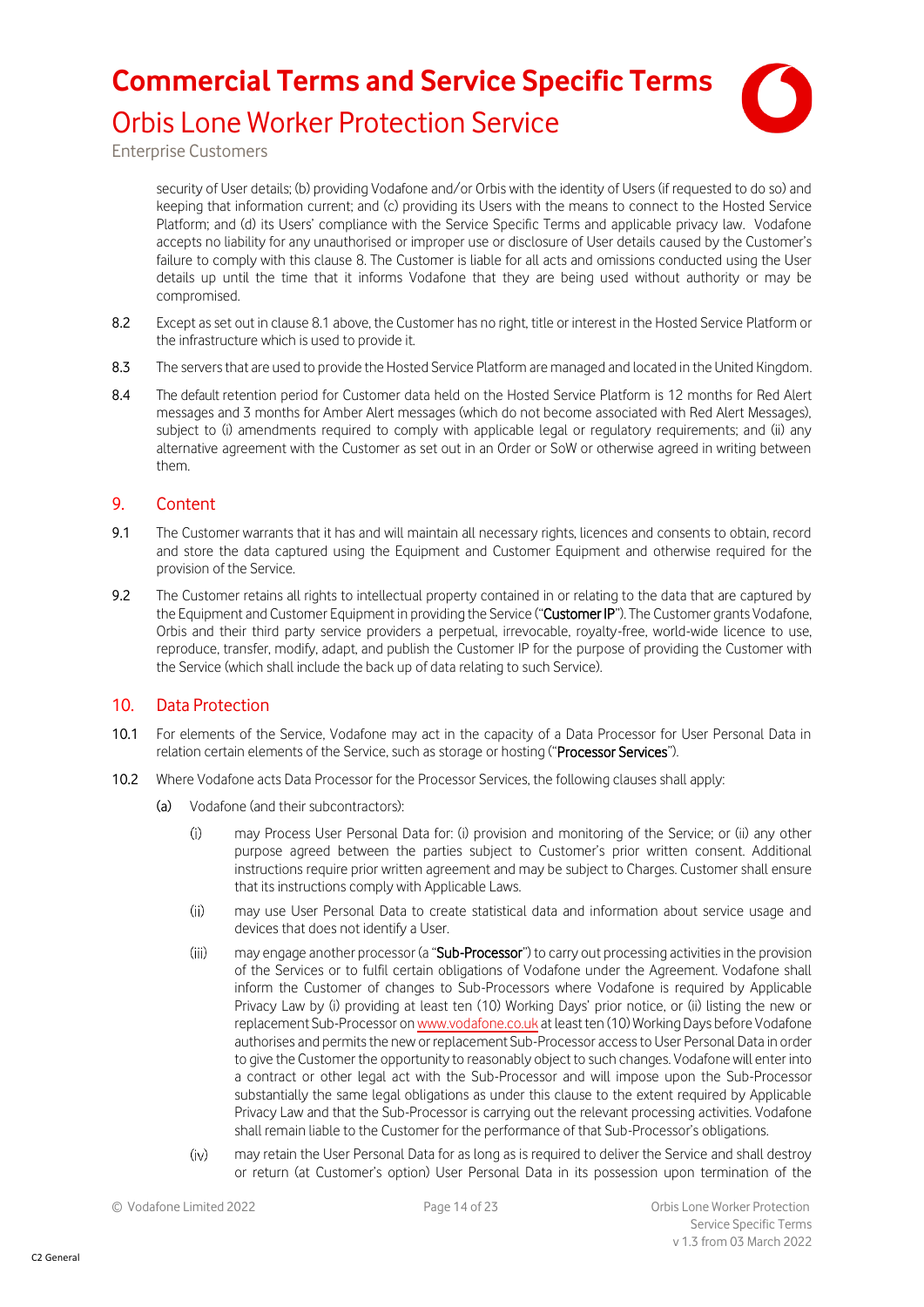

Enterprise Customers

Agreement, save where Customer opts for Vodafone to retain User Personal Data subject to a new hosting agreement.

- $(v)$ shall limit access to User Personal Data to those necessary to meet Vodafone's obligations in relation to the Service and take reasonable steps to ensure that they: (i) are under an appropriate statutory obligation of confidentiality; (ii) are trained in Vodafone's policies relating to handling User Personal Data; and (iii) do not process User Personal Data except in accordance with the Customer's instructions unless required to do so by Applicable Law.
- $(v<sub>i</sub>)$ shall (i) provide appropriate technical and organizational measures for a level of security appropriate to the risks that are presented by Processing; and (ii) comply with the security requirements contained in the Vodafone information security policies based on ISO 27001;
- $(vii)$ shall (i) provide Customer with such information, assistance and co-operation as Customer may reasonably require to establish compliance with Applicable Privacy Law including any personal data breach notification; (ii) without undue delay, notify Customer of any unauthorised access to User Personal Data of which Vodafone becomes aware, which results in loss, unauthorised disclosure or alteration to the User Personal Data; and (iii) where required by Applicable Privacy Law and requested by the Customer (prior to the processing), provide the Customer reasonable assistance to carry out a privacy impact assessment of the Services and any prior consultation of the relevant supervisory authority.
- 10.3 Audit: Customer shall with respect to any right of audit, including inspections, which they may have under Applicable Privacy Law relating to data protection, agree to exercise such right as follows: (a) no more than once per annum following the Agreement Start Date, request to meet (on a mutually acceptable date) with one or more senior representatives of Vodafone's security and/or audit department to review Vodafone's security organization and the best practice and industry standards which Vodafone meets or to which it aspires, including, without limitation, ISO 27001 (or equivalent), provided that such audit shall relate to the Services only. If the Transfer Contract Clauses apply (the model contract clauses set out in the European Commission's Decision of 5 February 2010 on standard contractual clauses for the transfer of Personal Data to data-processors established in third countries, under the Directive 95/46/EC on the protection of individuals with regard to the processing of personal data and on the free movement of such data as may be amended or replaced by the European Commission from time to time), nothing in this clause amends or varies those standard clauses nor affects any data subject or supervisory authority's rights under those clauses; and (b) be responsible for reviewing the information made available by Vodafone and making an independent determination if the Services meet the Customer's requirements and legal obligations as well as its obligations under this clause.
- 10.4 Transfer of User Personal Data out of the UK and EEA: Vodafone may transfer User Personal Data to countries outside the United Kingdom and European Economic Area only to the extent that (i) User Personal Data is transferred on terms substantially in accordance with the Transfer Contract Clauses for the transfer of Personal Data to processors established in third countries; (ii) that the transfer of User Personal Data does not put any member of Customer Group in breach of its obligations under Applicable Privacy Law; or (iii) it is required to do so by Union or Member State law to which it is subject; in such a case, Vodafone shall inform the Customer of that legal requirement before processing, unless that law prohibits such information.
- 10.5 Law enforcement authorities: Vodafone: (i) may receive legally binding demands from a law enforcement authority for the disclosure of, or other assistance in respect of, User Personal Data, or be required by Applicable Law to disclose User Personal Data to persons other than Customer; (ii) will not be in breach of its obligation to Customer in complying with such obligations to the extent legally bound; and (iii) shall notify Customer as soon as reasonably possible of any such demand unless otherwise prohibited.
- 10.6 Enquiries from Users: Vodafone shall, where the Customer is required under Applicable Privacy Law to respond to enquiries or communications (including subject access requests) from Users and taking into account the nature of the processing (i) without undue delay pass on to Customer any enquiries or communications (including subject access requests) that Vodafone receives from Users relating to their User Personal Data or its Processing; and (ii) assist the Customer by appropriate technical and organizational measures, insofar as this is possible in the Customer's fulfilment of those obligations under Applicable Privacy Law.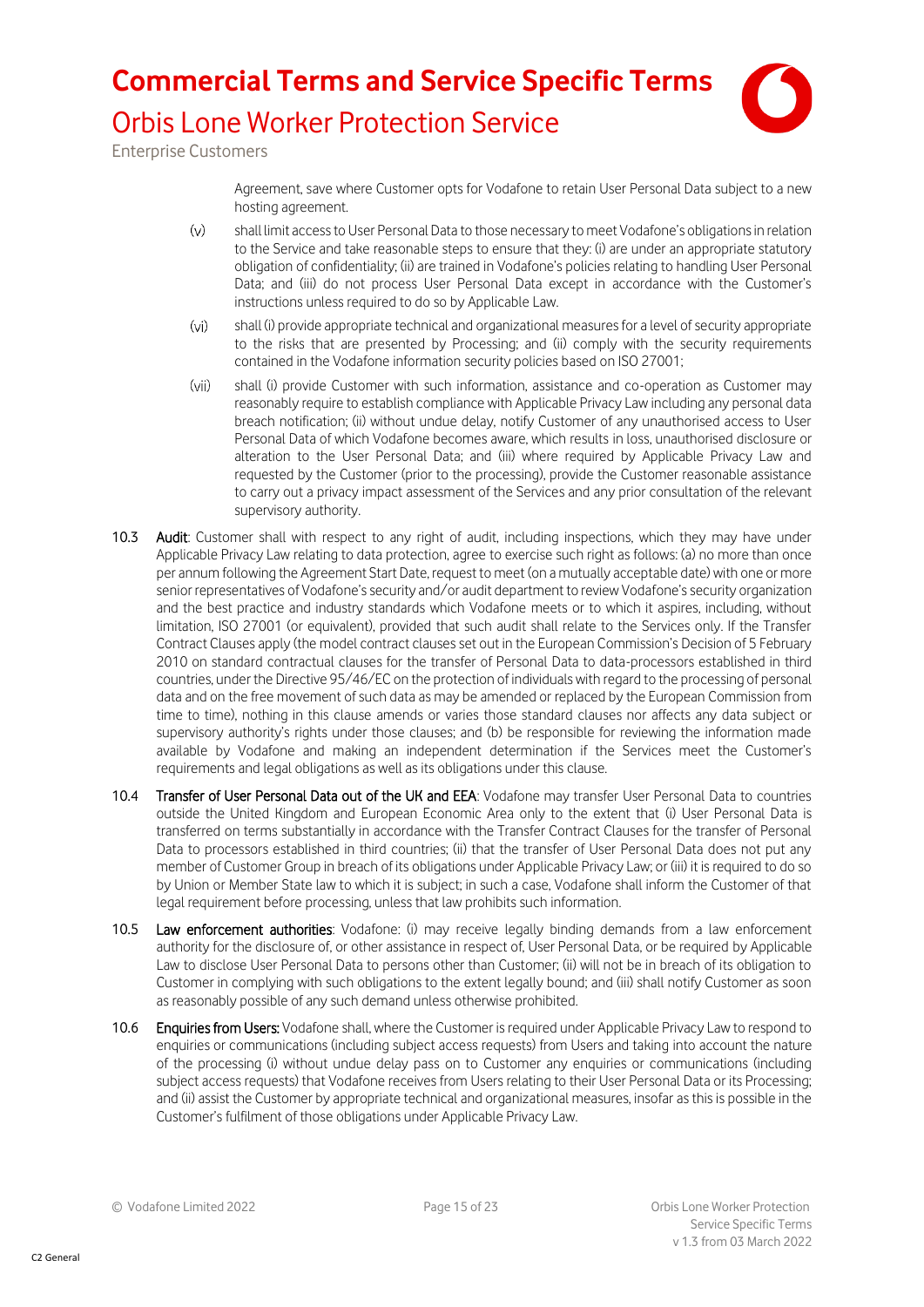# Orbis Lone Worker Protection Service



Enterprise Customers

### **1. Service Elements**

- a) The Service comprises core Service Elements (**"Core Service Elements"**), and may also, when specifically set out in the Commercial Terms and/or an Order, comprise Optional Service Elements (**"Optional Service Elements"**).
- b) **Core Service Elements**: The Core Service Elements comprise:
	- i) Lone Worker Device; and
	- ii) Connectivity Services.
- c) **Optional Service Elements**: The following Optional Service Elements are also available (in addition to the Core Service Elements):
	- i) Installation / Setup Services

The technical components of the Service are illustrated below:

### **Red Alert Activation and Response – using a dedicated Lone Worker Device**



### **2. Amber Alert (Optional Timer)**

This is a simple method using a dedicated button on the Lone Worker Device to leave a brief message detailing lone working activity (for example address details). The Amber Alert recording is kept on the Orbis Lone Worker Platform and is only accessed in the event of a Red Alert activation or Amber Alert timeout. ARC Operators have the ability to retrieve and listen to the Amber Alert should an alarm be raised.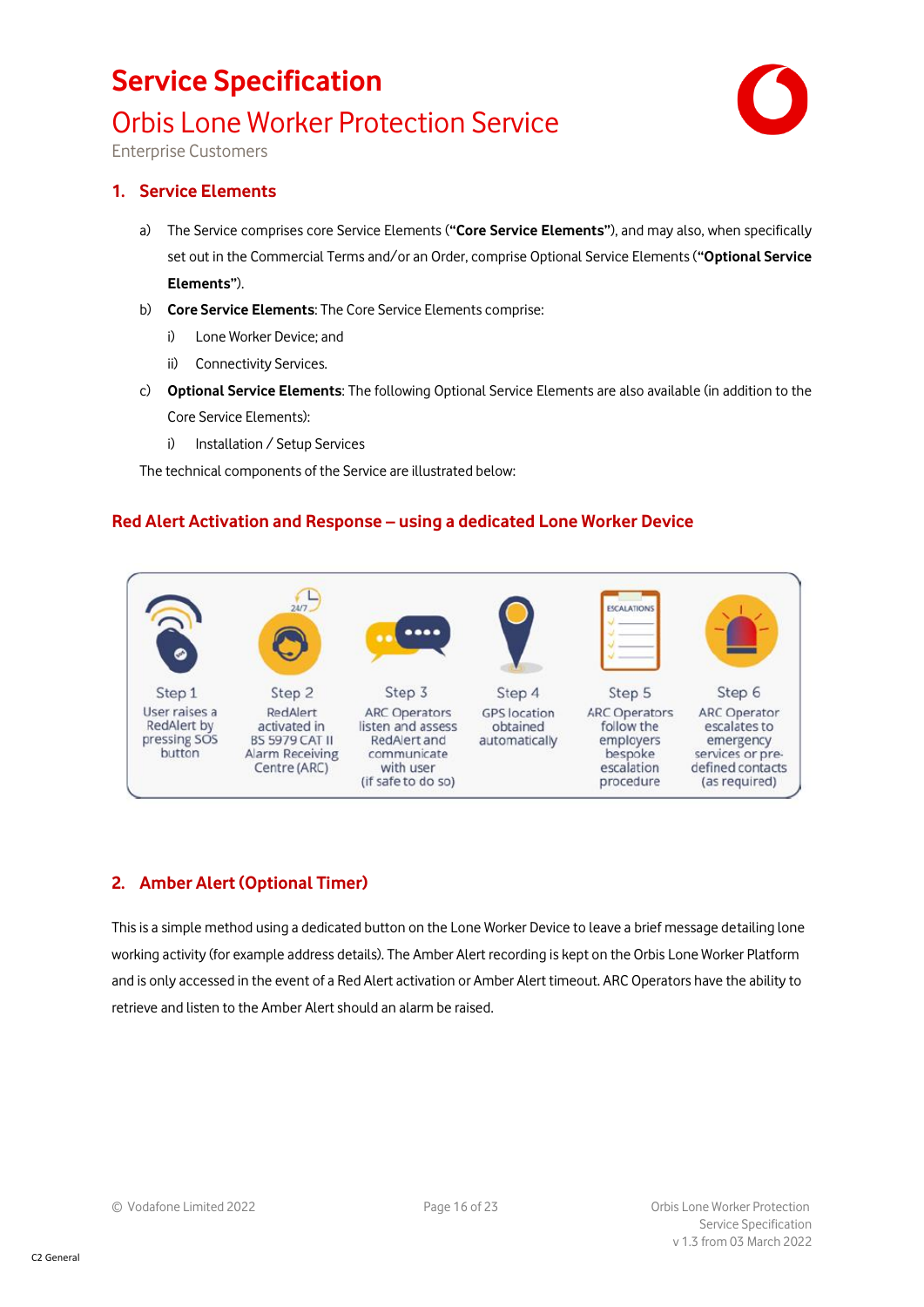# **Service Specification** Orbis Lone Worker Protection Service

Enterprise Customers



### **3. Application Overview**

Users can opt for a smart phone or standard phone application or specialist GPS device, all of which offer the Red Alert and Amber Alert services (subject to smart phone and standard phone compatibility – see Minimum Technical Requirements below).

### **4. Service Overview**

The Service is device agnostic and works on a range of devices including the Customer's own mobile devices and Lone Worker Devices, which can be purchased as part of the Service or separately. Different service features are available according to the risk levels faced by the Customer's lone workers, and these can be tailored to provide the most suitable lone worker monitoring solution.

See Minimum Technical Requirements below for details of the types of mobile devices and minimum operating systems if the Customer wishes to use its own mobile devices.

The ARC provides a high-quality monitoring service which conforms to the following technical, functional or quality standards:

- BS5979 Cat II (enabling ARC operators to bypass 999 and dial directly into police control rooms in England and Wales using Unique Reference Numbers ("URNs").
- BS8484 requirements (covering the ARC, Lone Worker Devices and smartphone applications)
- BS7858 (staff screening processes)
- ISO/IEC 27001 (information security standards)

### **A. Smartphone Application**

- Easy to activate Red Alert
- Amber Alert
- Keyguard override
- Man down/fall detection
- Real-time status
- Built-in user quide

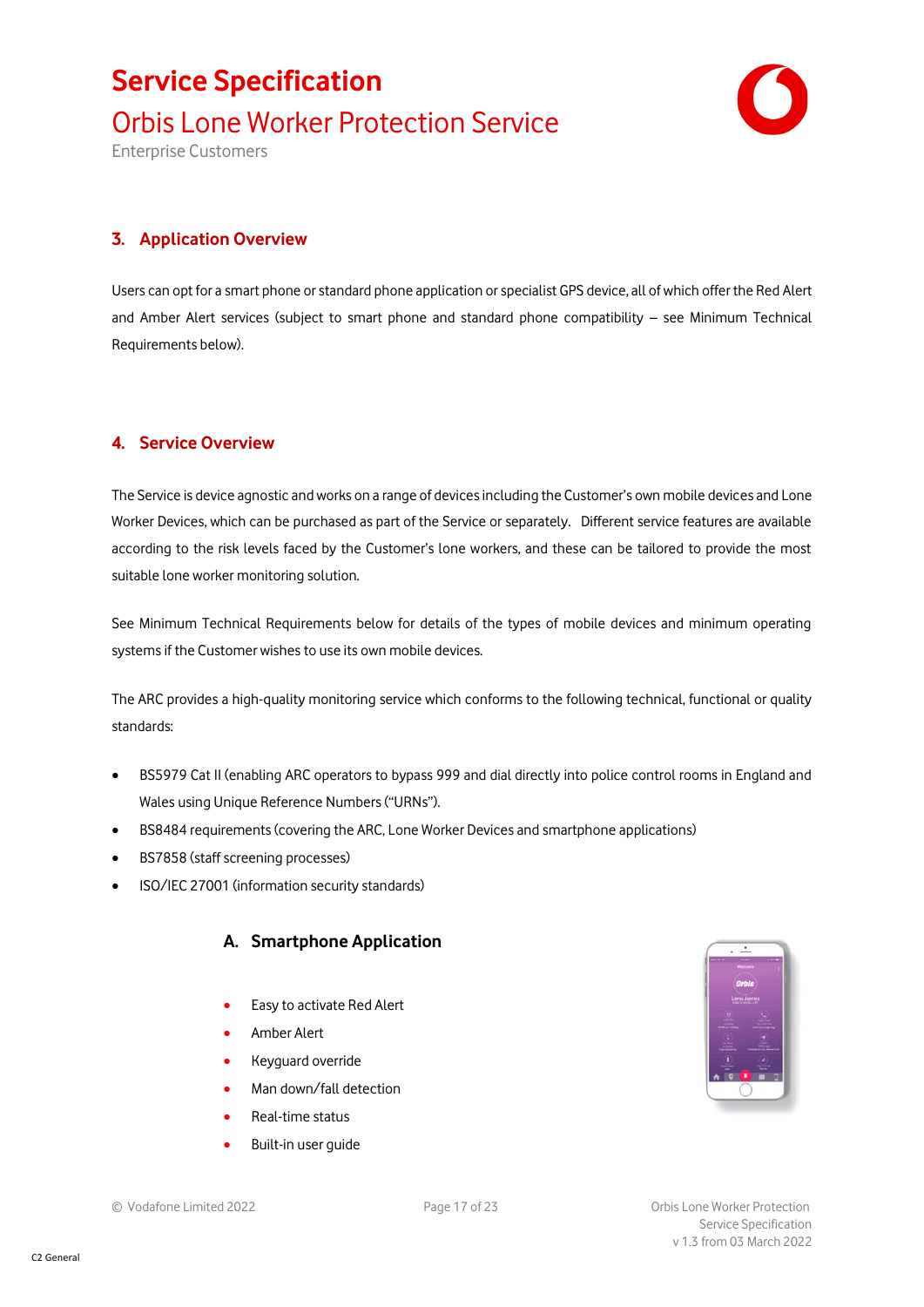# Orbis Lone Worker Protection Service

Enterprise Customers

- Simple and easy registration
- GPS, Cell ID & Wi-Fi location
- Optional wearable Bluetooth accessory (subject to separate charge)

### **B. Standard phone Application (Red Alert Companion)**

- Red Alert dedicated button
- Amber Alert timer functionality
- Two-way Communication
- Location based services

### **C. Red Alert Alarm Fob**

- BS8484 compliant
- Easy to activate Red Alert
- Amber Alert (optional timer)
- 2-way communication
- GPS
- LED indicators
- Fall sensor
- Devices can be shared or pooled between several lone workers
- long battery life and low battery alerts
- Dedicated panic button
- Automatic location report
- Can be worn on a lanyard, clip belt or ID badge holder

### **D. Red Alert ID Badge**

- Discreet and easy to use SOS Button
- Microphone to enable operators to listen
- Amber Alert
- Amber Timer
- Advanced Location Technology
- Haptic Feedback





C2 General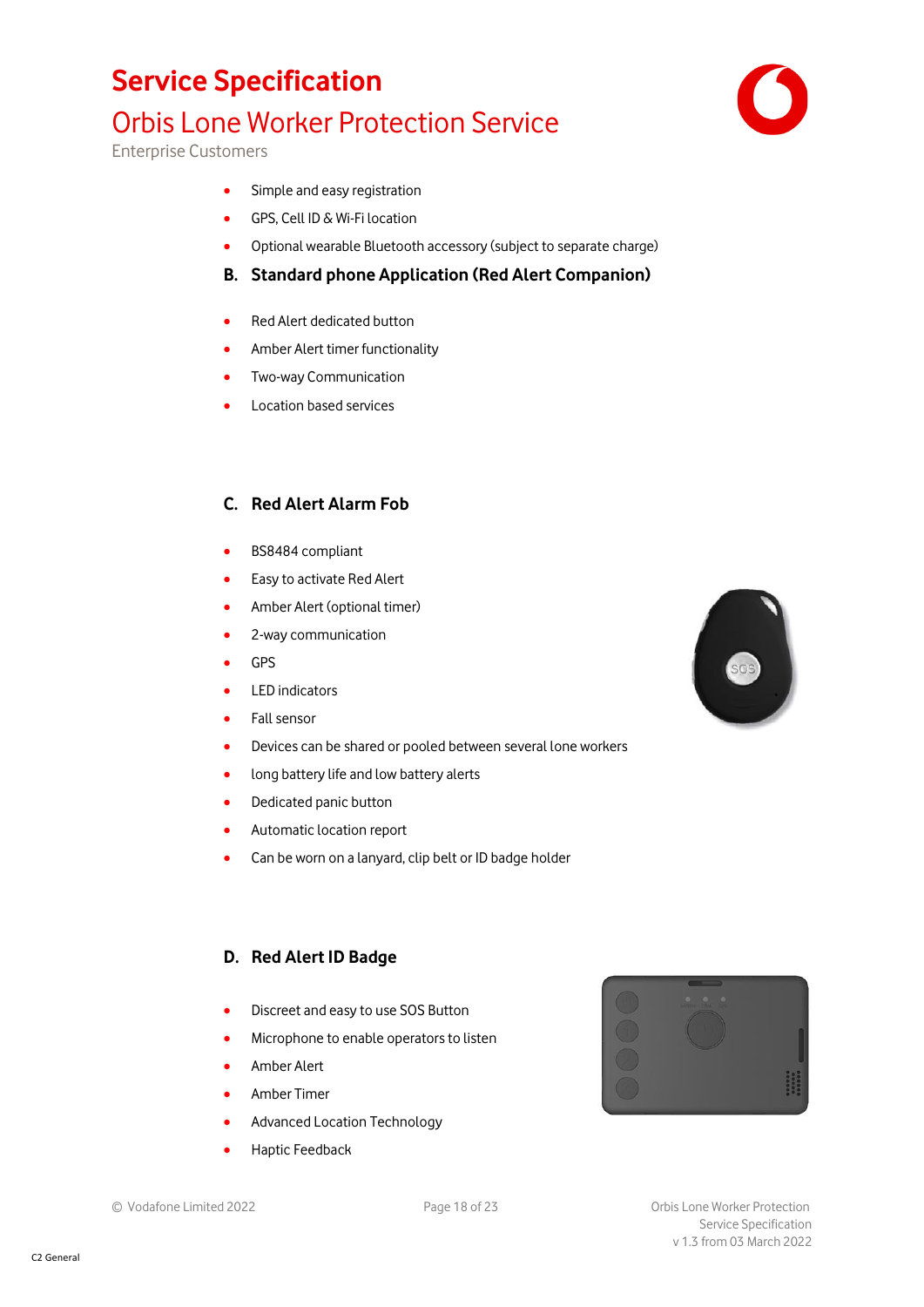# Orbis Lone Worker Protection Service



Enterprise Customers

- Bluetooth enabled
- Person Down Notifications

All descriptions and specifications are subject to any changes as may be notified to the Customer or otherwise specified on the Orbis website from time to time.

### <span id="page-18-0"></span>**5. Minimum Technical Requirements**

Minimum operating system required for mobile handsets (subject to any update notified by Orbis to the Customer from time to time):

- iPhone: iOS 10.1
- Android: Android 4.2.2

The Service will only operate in accordance with these Service Terms if the User grants all necessary permissions for the Service to access all relevant data and information including location information, and to perform certain tasks and functions. Orbis will provide Users with details of what is required. In addition, all handsets must be equipped with the following functionality:

- the ability to make GSM voice calls;
- the ability to support Calling Line Identification ("CLI") and CLI being activated on the device(s);
- the ability to support speed-dial functionality either through an application or a dedicated button or key; and
- be less than 36 months old when used in connection with the Service.

Technical support in the use of the Service is provided by Orbis and available subject to the Customer having made all payments due for the provision of support. Support to the Customer shall be provided in accordance with the terms outlined below. The Orbis helpdesk will act as a single point of contact for the Customer regarding faults, incidents and change requests.

### **6. Helpdesk:**

Orbis will provide helpdesk services to Users, Customers and authorised Customer representatives. All helpdesk support will be provided from within the United Kingdom. The hours of support and contact details depend upon the type of support required. Where billing is concerned, Vodafone shall provide helpdesk services to Customers. See below for details: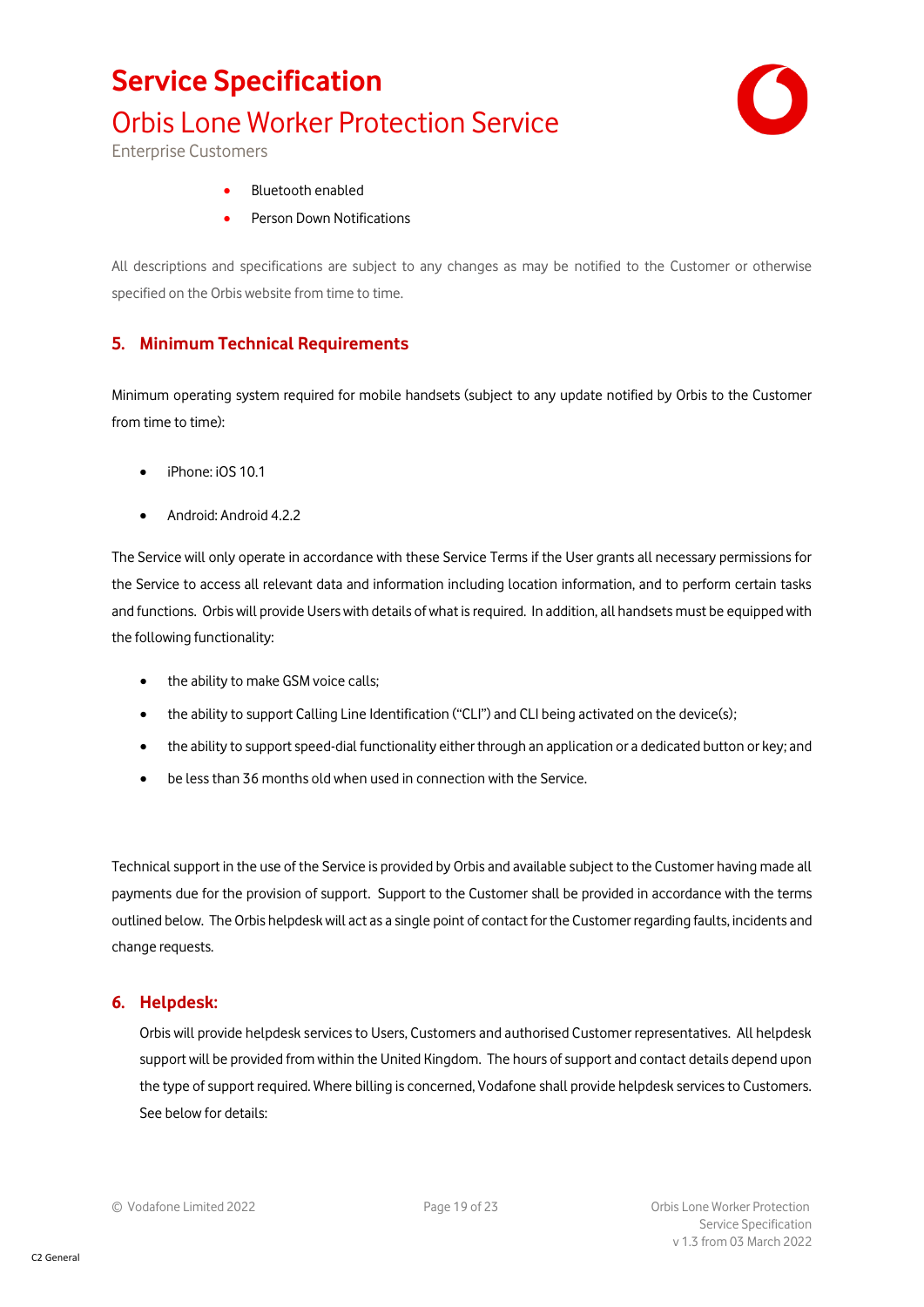# Orbis Lone Worker Protection Service

Enterprise Customers

| <b>Type of Support</b>      | <b>Contact phone</b><br>number | <b>Contact email</b>         | <b>Hours of Service</b> |
|-----------------------------|--------------------------------|------------------------------|-------------------------|
| Orbis ARC - support to      |                                |                              |                         |
| Users and Customer while    | 01513432821                    |                              | 24/7/365                |
| the Lone Worker<br>using    |                                |                              |                         |
| Service                     |                                |                              |                         |
| Orbis helpdesk - for faults |                                | lwpsupport@orbisprotect.com  | 9 am-5pm Monday         |
| and problems with the Lone  | 0845 345 7800 Option 5         |                              | to Friday excluding     |
| <b>Worker Service</b>       |                                |                              | UK public holidays      |
| Faulty Devices (returns)    |                                | lwpsupport@orbisprotect.com  |                         |
| Complaints                  |                                | lwpsupport(dorbisprotect.com |                         |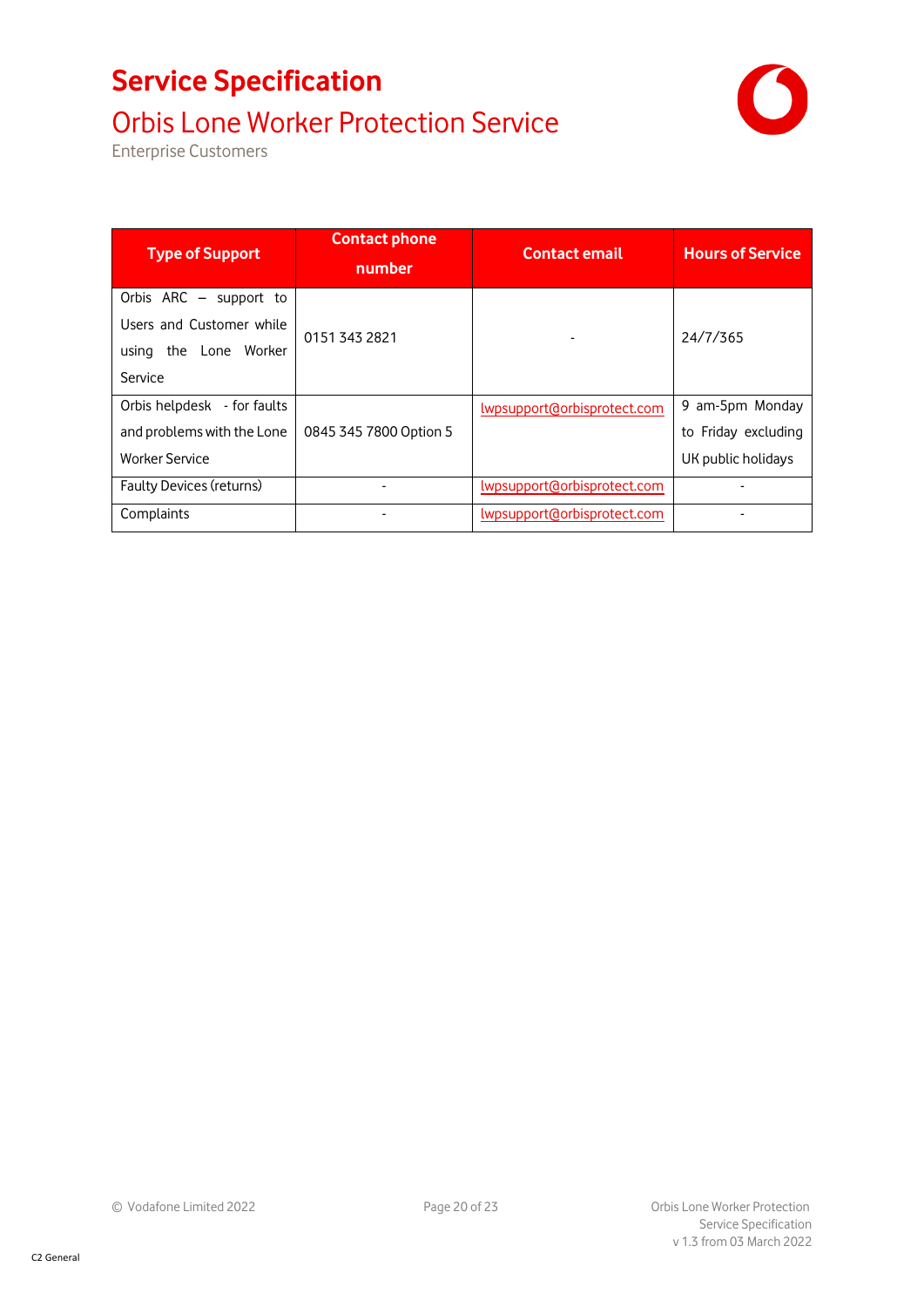# **Service Levels** Orbis Lone Worker Protection Service



Enterprise Customers

### **1. Service Levels**

| <b>SLA - Service Support</b>   |                                                                                            |  |
|--------------------------------|--------------------------------------------------------------------------------------------|--|
| <b>Description</b>             | Orbis shall operate and maintain the ARC to respond to Alerts 24/7/ 365 days to            |  |
|                                | Customers.                                                                                 |  |
|                                |                                                                                            |  |
|                                | Orbis will accept support queries from Customer contacts including Users where agreed      |  |
|                                | with the Customer.                                                                         |  |
| <b>Target Measurement</b>      | Orbis will commence handling an Alert activation within an average of 20 seconds<br>(a)    |  |
|                                | of it being presented to a monitoring agent; and                                           |  |
|                                | 90% of calls to the Orbis helpdesk relating to faults and problems with the Service<br>(b) |  |
|                                | to be answered within an average of 30 seconds.                                            |  |
|                                |                                                                                            |  |
| Reporting                      | Monthly                                                                                    |  |
| <b>SLA - Customer Set - Up</b> |                                                                                            |  |
| <b>Description</b>             | Orbis shall operate and maintain a Customer Set-up team during normal working              |  |
|                                | hours. These are defined as 9am through 5pm, Monday to Friday, excluding UK public         |  |
|                                | holidays.                                                                                  |  |
| <b>Target Measurement</b>      | Orbis shall ensure the correct customer profile has been set up according to the Customer  |  |
|                                |                                                                                            |  |
|                                | order form 98% of the time                                                                 |  |
| Reporting                      | Monthly with details of any reported faulty profile.                                       |  |
|                                | <b>System Accessibility, Monitoring and Capacity</b>                                       |  |
| <b>Description</b>             | Orbis shall proactively monitor the system                                                 |  |
| <b>Target Measurement</b>      | System availability must be 99% or greater for 100% of the time 24/7 *365 days per year.   |  |

### **2. Service Disruption**

Orbis shall notify Users and authorised Customer representatives, in the affected area, of an unplanned network outage via email or text, within 60 minutes of notification from the relevant mobile network operator. Orbis shall notify Users of the outage and that for an estimated period of time they should not rely on their Lone Worker Device or other mobile device. Any communication to Users and authorised Customer representatives shall provide an indication of the estimated time of the outage and the start time of the outage, if it is planned.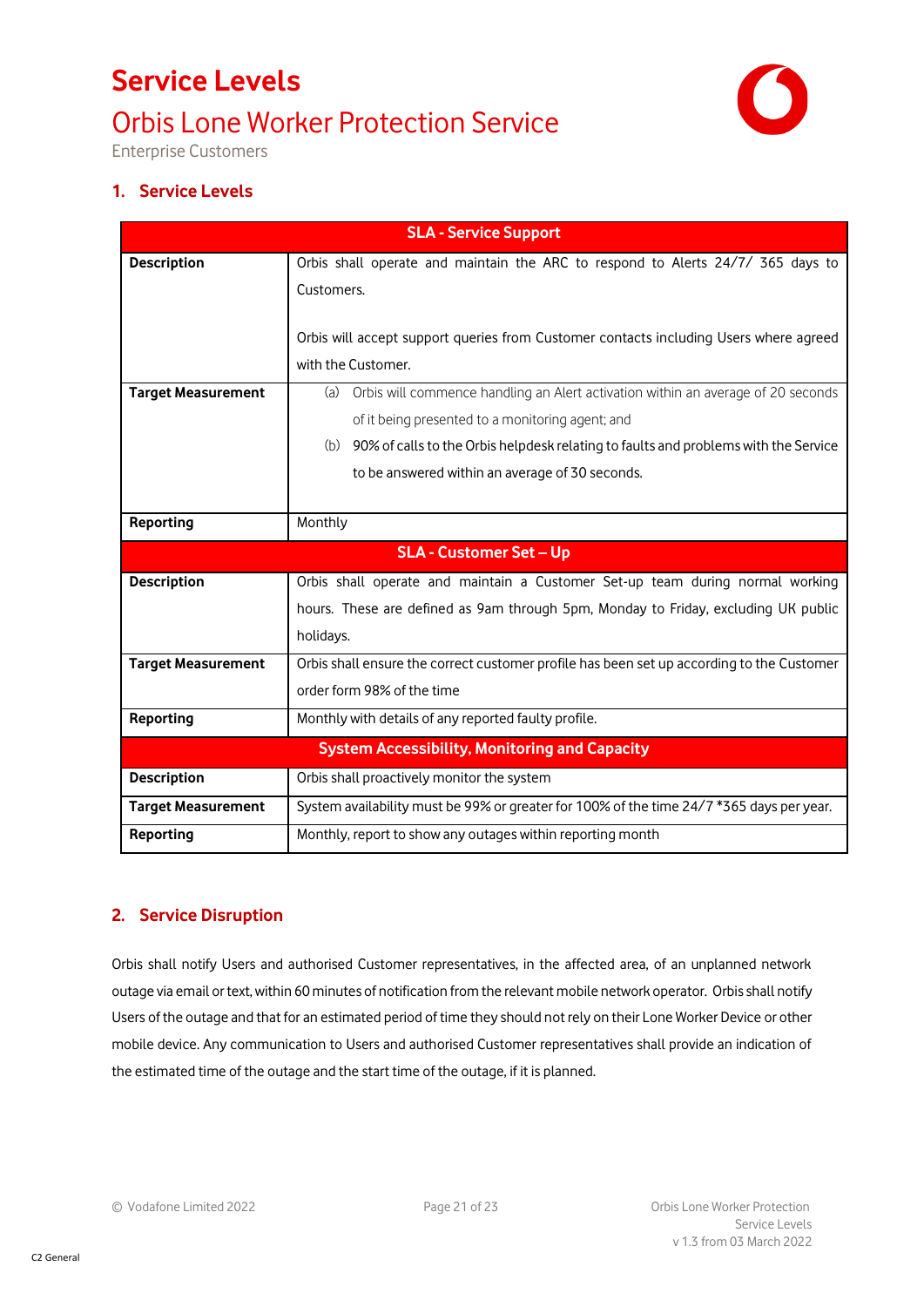# **Third Party Provider End User License Terms**



Orbis Lone Worker Protection Service

Enterprise Customers

### **1. Third Party Provider End User License Terms and Specific Terms of Use**

Third Party Provider's Lone Worker Devices are subject to the Third Party Provider Terms of Service, as updated from time to time, and may be subject to Specific Conditions of Use, which are either detailed below in this clause, or presented to the Customer by the Third Party prior to accessing or using the Lone Worker Devices.

**Orbis:** By entering this Services Agreement, Customer acknowledges that its use of the Lone Worker Devices is subject to the Third Party User Licence Terms, a separate agreement, between Customer and Orbis, a current version of which is located here: <https://redalert.orbisprotect.com/legal/EULA.PDF>